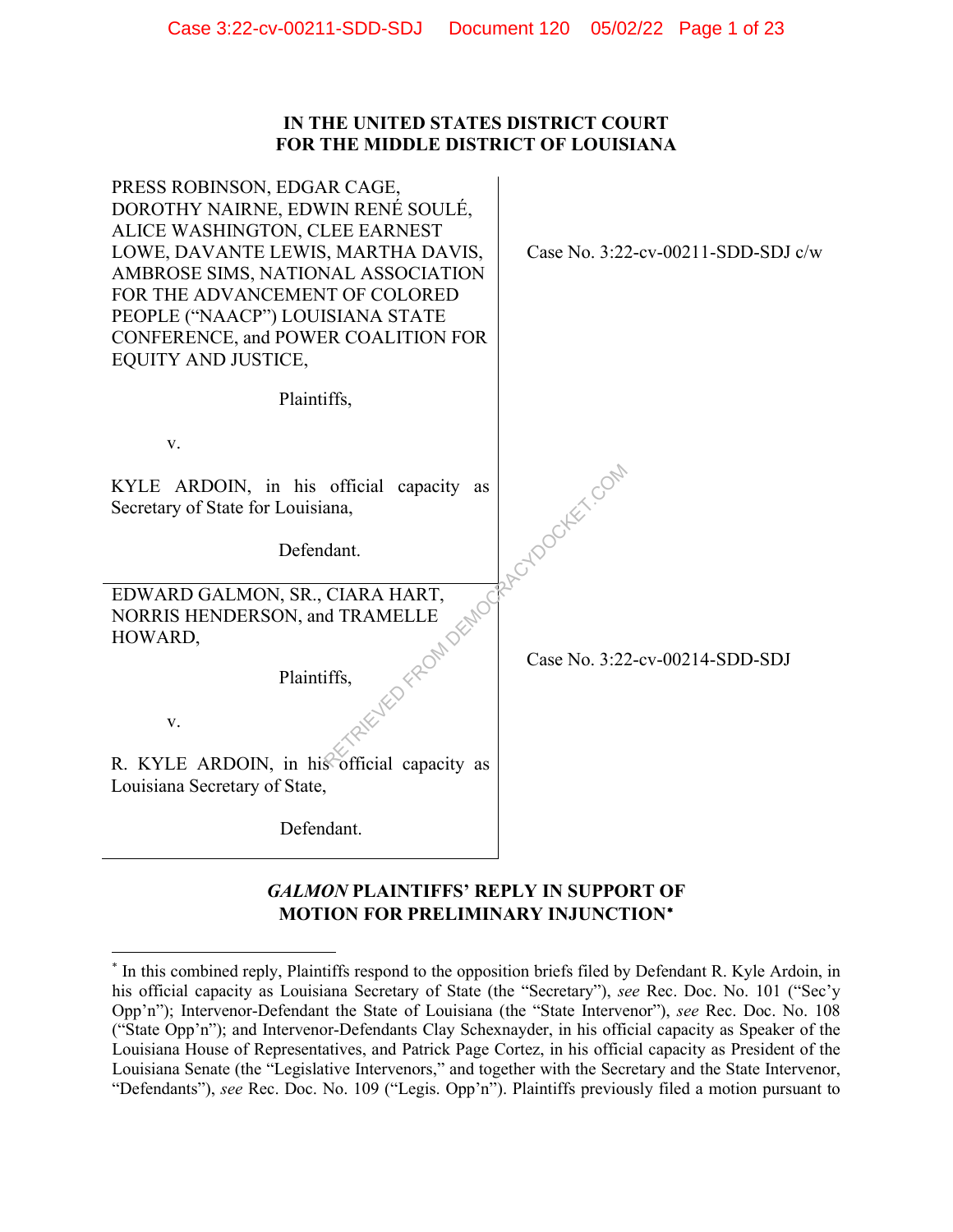## **TABLE OF CONTENTS**

| I.   | Plaintiffs have standing and Section 2 confers a private right of action 1    |                                                                          |
|------|-------------------------------------------------------------------------------|--------------------------------------------------------------------------|
| II.  | Plaintiffs' illustrative maps satisfy the first Gingles precondition 4        |                                                                          |
|      | A.                                                                            | Mr. Cooper properly employed the any-part Black metric 4                 |
|      | <b>B.</b>                                                                     |                                                                          |
| III. |                                                                               |                                                                          |
| IV.  |                                                                               |                                                                          |
| V.   | It is not too late for this Court to order preliminary injunctive relief.  14 |                                                                          |
|      | A.                                                                            | The Purcell doctrine exists to protect voters, not the State.  15        |
|      | <b>B.</b>                                                                     | Defendants previously represented that a new congressional map was not   |
|      | $C_{\cdot}$                                                                   | Even under Defendants' characterization of the election calendar, relief |
|      |                                                                               |                                                                          |
|      |                                                                               | CONCLUSION                                                               |

Local Civil Rule 7(g) for leave to file a reply that exceeds the 10-page limit, for a total of 20 pages. *See* Rec. Doc. No. 118.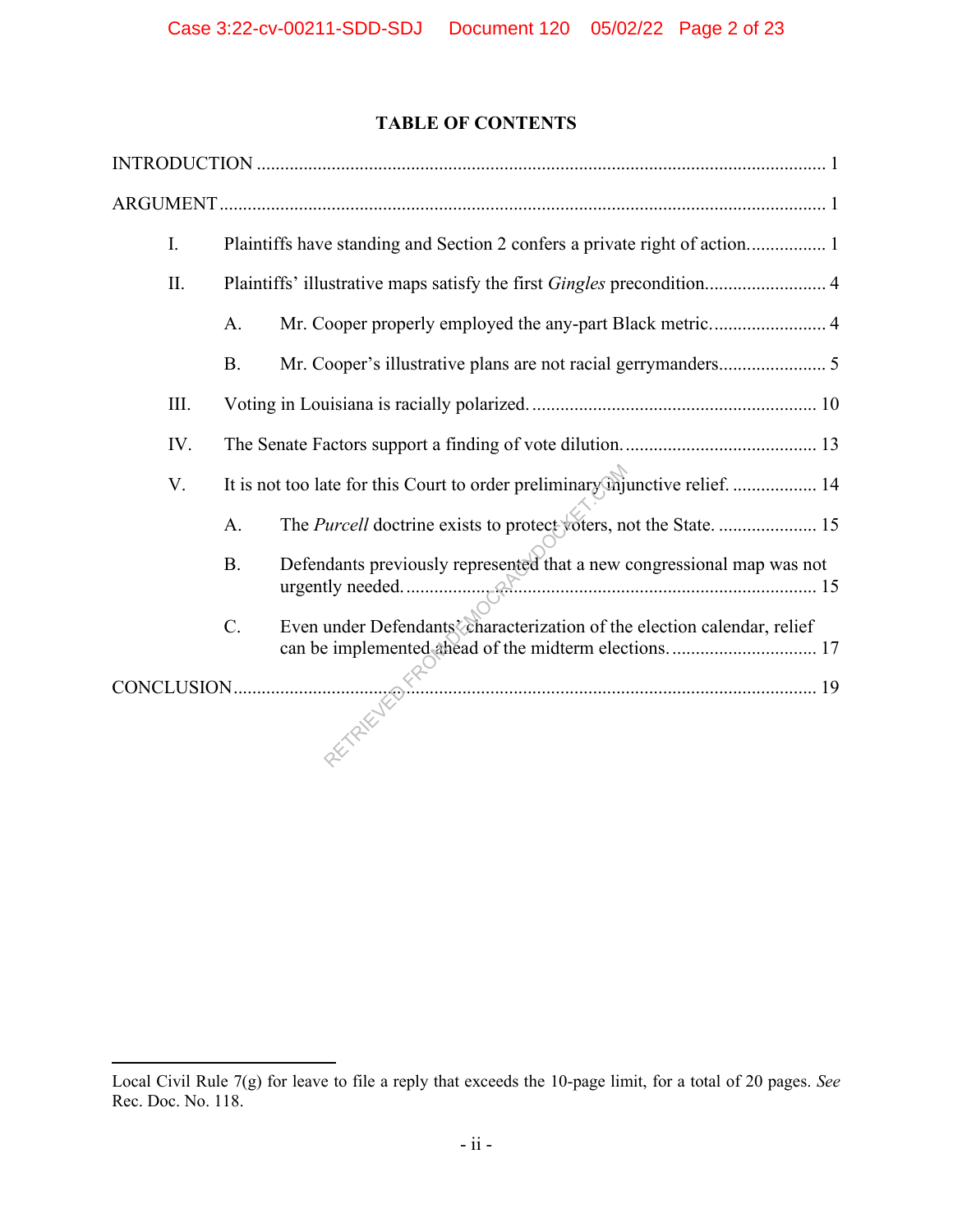#### **INTRODUCTION**

The opposition briefs and expert reports filed by Defendants are an elaborate act of misdirection. Rather than engage with the merits of Plaintiffs' Section 2 claim, Defendants instead rely on irrelevant digressions, novel legal theories, and distortions of binding caselaw. And, most egregiously, they rewrite precedent to serve their own ends—a tactic most glaringly illustrated by the State Intervenor's qualifier, "Assuming for now that *Gingles* controls . . ." State Opp'n 5.

Make no mistake: *Gingles* and its progeny *do* control, no assumptions required. The elements of a Section 2 claim are well established and settled law. And because Plaintiffs have proved the merits of their Section 2 claim—and the equitable preliminary injunction factors readily support immediate relief to safeguard the fundamental rights of Black Louisianians—Plaintiffs' motion should be granted. REGUARD FROM DEMONDIANT<br>
REGUARDIT<br>
ARGUARDIT<br>
Factual arguments raised by Defendants he<br>
ding and Section 2 confers a private right<br>
threshold issues in their opposition brief<br>
to assert their claim, *see* Sec'y Opp'n 7-

# **ARGUMENT**

None of the legal or factual arguments raised by Defendants has merit.

## **I. Plaintiffs have standing and Section 2 confers a private right of action.**

Defendants raise two threshold issues in their opposition briefing: The Secretary contends that Plaintiffs lack standing to assert their claim, *see* Sec'y Opp'n 7–8, while the State Intervenor boldly suggests that, contrary to decades of precedent, Section 2 does not confer a private right of action, *see* State Opp'n 19–21. Neither argument is persuasive.

Plaintiffs clearly have standing because, as Black Louisianians, *see* Exs. 6–9,<sup>1</sup> they have suffered the injury of vote dilution, either because they have been cracked into an area where a Black-performing district should have been drawn under Section 2 or because they have been

<sup>&</sup>lt;sup>1</sup> Exhibits 1 through 28 were attached to the Declaration of Darrel J. Papillion, filed with Plaintiffs' motion for preliminary injunction. *See* Rec. Doc. No. 42-2. Exhibits 29 through 34 are attached to the Second Declaration of Darrel J. Papillion, filed concurrently with this reply.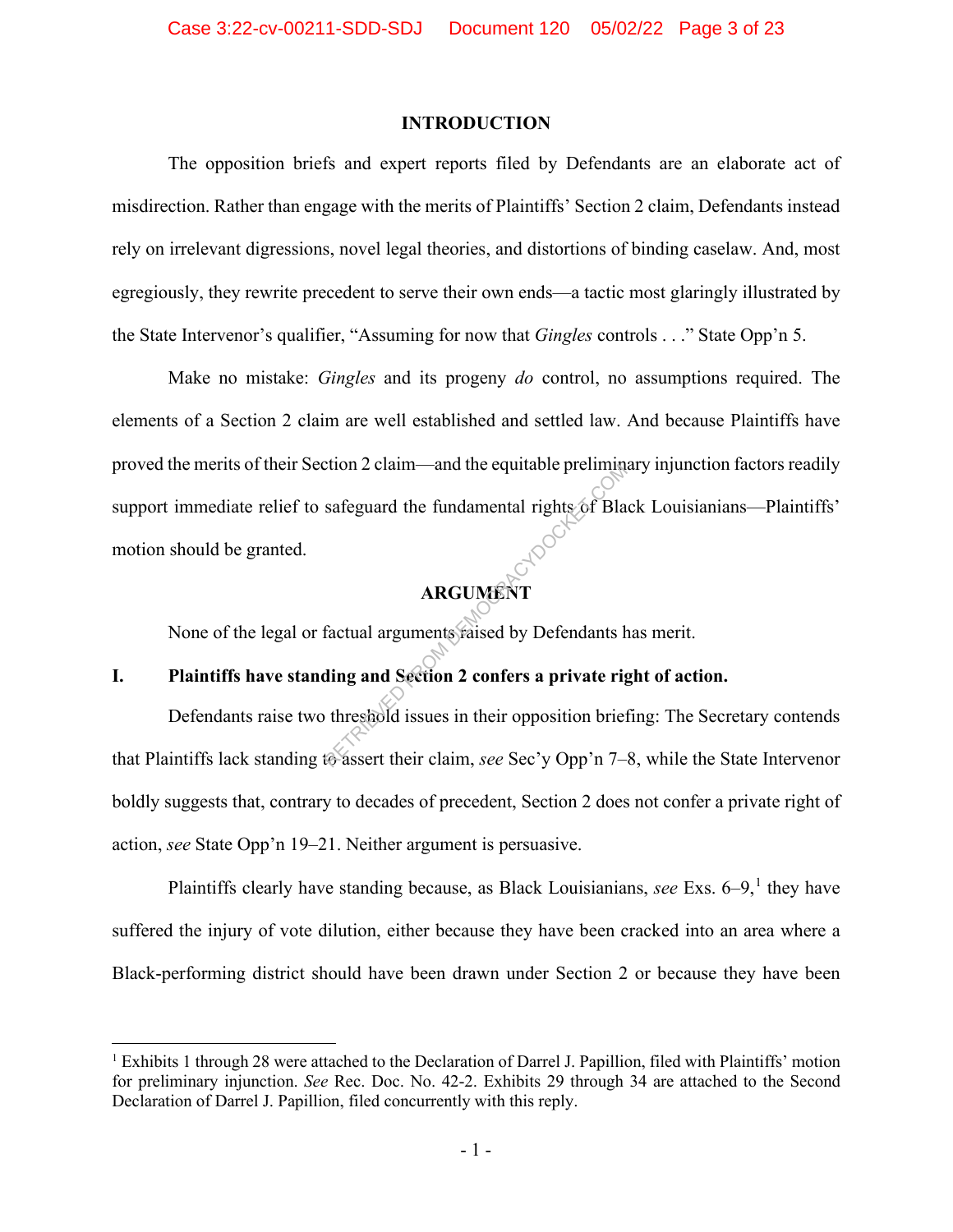packed into a majority-Black district that prevents that required district from being drawn. *See, e.g.*, *Pope v. County of Albany*, No. 1:11-cv-0736 (LEK/CFH), 2014 WL 316703, at \*5 (N.D.N.Y. Jan. 28, 2014) ("[S]upported allegations that Plaintiffs reside in a reasonably compact area that could support additional [majority-minority districts] sufficiently prove[] standing for a Section 2 claim for vote dilution."). The Secretary questions Plaintiffs' standing because they "challenge the entire congressional plan, but only have Plaintiffs living in Congressional Districts 2,[]5, and 6," Sec'y Opp'n 8, but no authority holds that plaintiffs must represent *every* district that might be impacted by a remedial districting plan—either in a Section 2 case or in *any* redistricting matter. 2

The State Intervenor's claim that Section 2 does not confer a private right of action fares no better. In *Morse v. Republican Party of Virginia*, a majority of the U.S. Supreme Court agreed that "the existence of the private right of action under Section 2 . . . has been clearly intended by Congress since 1965." 517 U.S. 186, 232 (1996) (Stevens, J.) (plurality opinion on behalf of two justices) (quoting S. Rep. No. 97-417, pt. 1, at 30 (1982)); *accord id.* at 240 (Breyer, J., concurring) (expressly agreeing with Justice Stevens on this point on behalf of three justices); *see also, e.g.*, *Ga. State Conf. of NAACP v. Georgia*, 269 F. Supp. 3d 1266, 1275 (N.D. Ga. 2017) (three-judge court) (citing *Morse* and concluding that "Section 2 contains an implied private right of action"). S claim that Section 2 does not conter a<br>*lican Party of Virginia*, a majority of the<br>ivate right of action under Section 2 ...<br>J.S. 186, 232 (1996) (Stevens, J.) (plural<br>...97-417, pt. 1, at 30 (1982)); *accord id.* a<br>st

Rather than engage with (or even acknowledge) *Morse*, the State Intervenor instead relies on a method for assessing the existence of implied rights of action that the Court later adopted in *Alexander v. Sandoval*, 532 U.S. 275 (2001). *See* State Opp'n 20–21. But where "a precedent of

 $2$  Indeed, the Secretary's argument is inconsistent with standing doctrine in the redistricting context. Under his theory, a viable malapportionment claim would need at least one plaintiff from *every* district in a challenged map, since each district would need to be redrawn to remedy the malapportionment injury—and yet binding precedent holds that voters in underpopulated districts do *not* have standing to challenge malapportionment because "injury results only to those persons domiciled in the under-represented voting districts." *Fairley v. Patterson*, 493 F.2d 598, 603 (5th Cir. 1974); *see also, e.g.*, *United States v. Hays*, 515 U.S. 737, 744–45 (1995) (only voters in racially gerrymandered districts have standing to challenge map).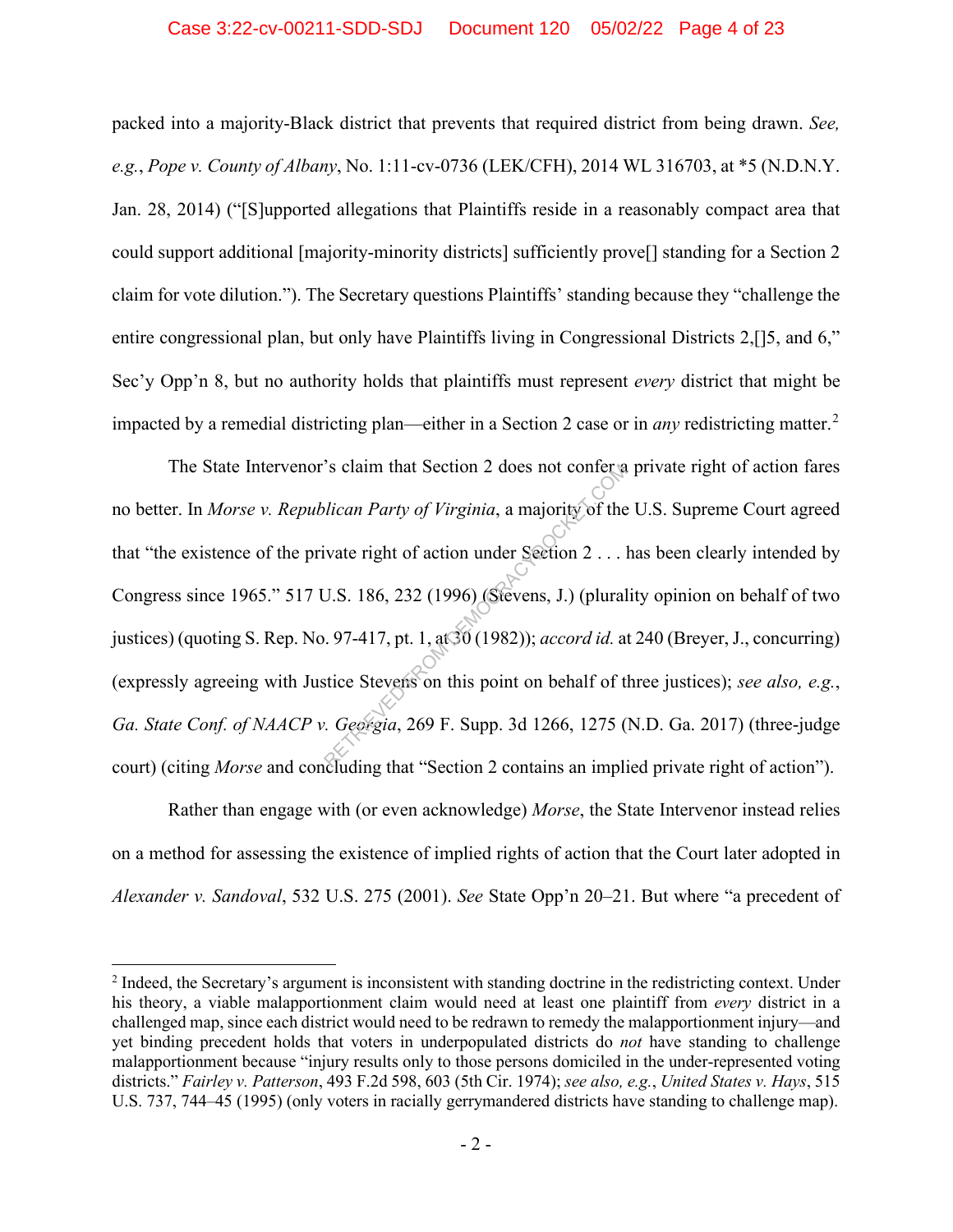[the Supreme] Court has direct application in a case," courts "should follow the case which directly controls, leaving to [the Supreme] Court the prerogative of overruling its own decisions"—even if it "appears to rest on reasons rejected in some other line of decisions." *Rodriguez de Quijas v. Shearson/Am. Express, Inc.*, 490 U.S. 477, 484 (1989). *Morse* has not been overruled, and the Court has given no indication that a majority of justices intends to revisit its conclusion; indeed, it has repeatedly heard private cases brought under Section 2 without questioning this predicate foundation. *See, e.g.*, *Abbott v. Perez*, 138 S. Ct. 2305, 2331–32 (2018); *LULAC v. Perry*, 548 U.S. 399, 409 (2006) (plurality opinion); *see also Shelby County v. Holder*, 570 U.S. 529, 537 (2013) ("Both the Federal Government *and individuals* have sued to enforce § 2." (emphasis added)). Only Justice Thomas joined Justice Gorsuch's recent suggestion that whether or not Section 2 furnishes a private right of action is "an open question," *Brnovich v. DNC*, 141 S. Ct. 2321, 2350 (2021) (Gorsuch, J., concurring)—a concurrence that did not cite *Morse* or any post-*Morse* Section 2 cases. And although the State Intervenor claims that the Fifth Circuit recently "acknowledged that [this issue] is an open question," State Opp'n 20, the concurring opinions it cites said nothing of the sort. *See Thomas v. Reeves*, 961 F.3d 800, 808 (5th Cir. 2020) (per curiam) (Costa, J., concurring) (noting only that "[i]t was not established in the 1970s that Section 2 of the Voting Rights Act provided a private right of action" without suggesting that this remains open question); *id.* at 818 (Willett, J., concurring) (observing only that "[a]s late as 1980, the Supreme Court had not even definitely determined whether § 2 of the Voting Rights Act created a private right of action for voters" (cleaned up)). $^3$ ment *and individuals* have sued to enter<br>
I Justice Gorsuch's recent suggestion th<br>
ction is "an open question," *Brnovich v*.<br>
ing)—a concurrence that did not cite *Mor*:<br>
tate Intervenor claims that the Fifth Circulatio

<sup>&</sup>lt;sup>3</sup> In just the last five months, seven federal judges on three district courts have expressly rejected the argument that the State Intervenor offers here. *See Pendergrass v. Raffensperger*, No. 1:21-CV-05339-SCJ, slip op. at 17–20 (N.D. Ga. Jan. 28, 2022); *Singleton v. Merrill*, Nos. 2:21-cv-1291-AMM, 2:21-cv-1530- AMM, 2022 WL 265001, at \*78–79 (N.D. Ala. Jan. 24, 2022) (per curiam) (three-judge court); *LULAC v. Abbott*, No. EP-21-CV-00259-DCG-JES-JVB, 2021 WL 5762035, at \*1 (W.D. Tex. Dec. 3, 2021) (three-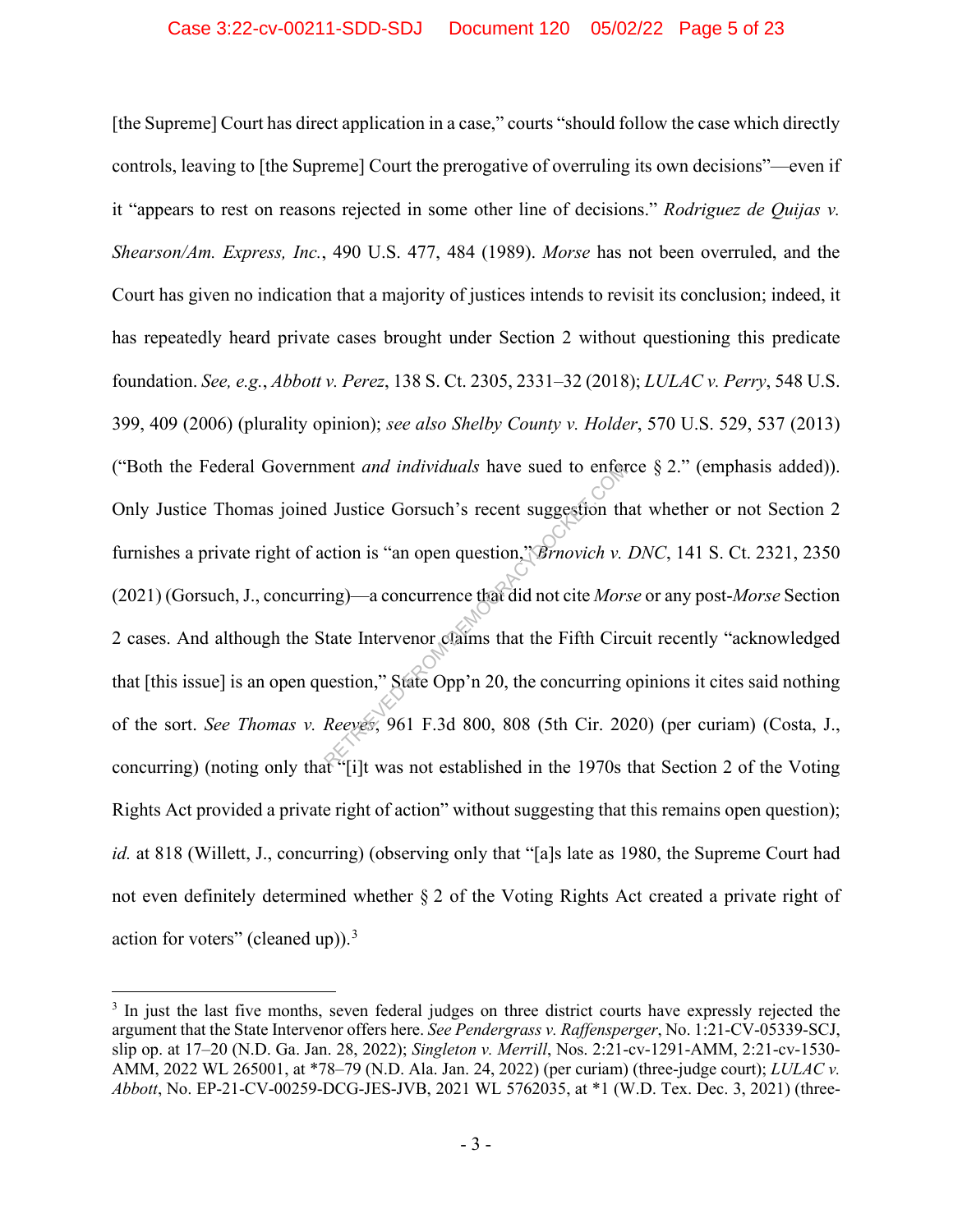In short, Plaintiffs have both standing to assert their claim and a private right of action with which to bring it—and the Court can and should proceed to the merits.

## **II. Plaintiffs' illustrative maps satisfy the first** *Gingles* **precondition.**

Plaintiffs have readily proved each of the three *Gingles* preconditions—including demonstrating that "it is possible to 'creat[e] more than the existing number of reasonably compact districts with a sufficiently large minority population to elect candidates of its choice.'" *Galmon* Pls.' Mem. of Law in Supp. of Mot. for Prelim. Inj. 6–7, Rec. Doc. No. 42-1 ("Mot.") (alteration in original) (quoting *LULAC*, 548 U.S. at 430). In response, Defendants contend that Mr. Cooper's illustrative maps are insufficient or even unconstitutional. Neither claim is true.

## **A. Mr. Cooper properly employed the any-part Black metric.**

Defendants dispute Mr. Cooper's satisfaction of the numerosity requirement of the first *Gingles* precondition by focusing on one narrow point: his use of the any-part Black voting-age population ("BVAP") metric. *See* State Opp'n 6–10; Legis. Opp'n 14.<sup>4</sup> But where, as here, "the case involves an examination of only one minority group's effective exercise of the electoral franchise," it is "proper to look at *all* individuals who identify themselves as black." *Georgia v. Ashcroft*, 539 U.S. 461, 473 n.1 (2003). Although the State Intervenor suggests that the use of anypart BVAP in *Ashcroft* was somehow a "big . . . exception" to the norm, State Opp'n 8, they point to nothing in that or any other Supreme Court opinion that cabins use of the metric in any way and courts across the country have followed the Court's lead and relied on the any-part BVAP properly employed the any-part Black<br>properly employed the any-part Black<br>Mr. Cooper's satisfaction of the numero<br>using on one narrow peint: his use of th<br>c. See State Opp'n 6–10; Legis. Opp'n 1<br>on of only one minority gro

judge court); *see also* Statement of Interest of the United States at 1, *LULAC v. Abbott*, No. 3:21-cv-259 (DCG-JES-JVB) (W.D. Tex. Nov. 30, 2021) ("Private plaintiffs can enforce Section 2 as a statutory cause of action[.]"). Against this backdrop, the recent conclusion of a single district court that Section 2 does not confer a private right of action, *see Ark. State Conf. NAACP v. Ark. Bd. of Apportionment*, No. 4:21-cv-01239-LPR, at \*9 (E.D. Ark. Feb. 17, 2022), can be understood only as a lone outlier.

<sup>&</sup>lt;sup>4</sup> Curiously, despite Defendants' insistence that any-part BVAP is an improper metric, their own experts employ this standard measurement in their analyses. *See* State Opp'n Ex. A, at 10 n.2 (Dr. Murray); Legis. Opp'n Ex. C, ¶ 3 n.1 (Dr. Blunt).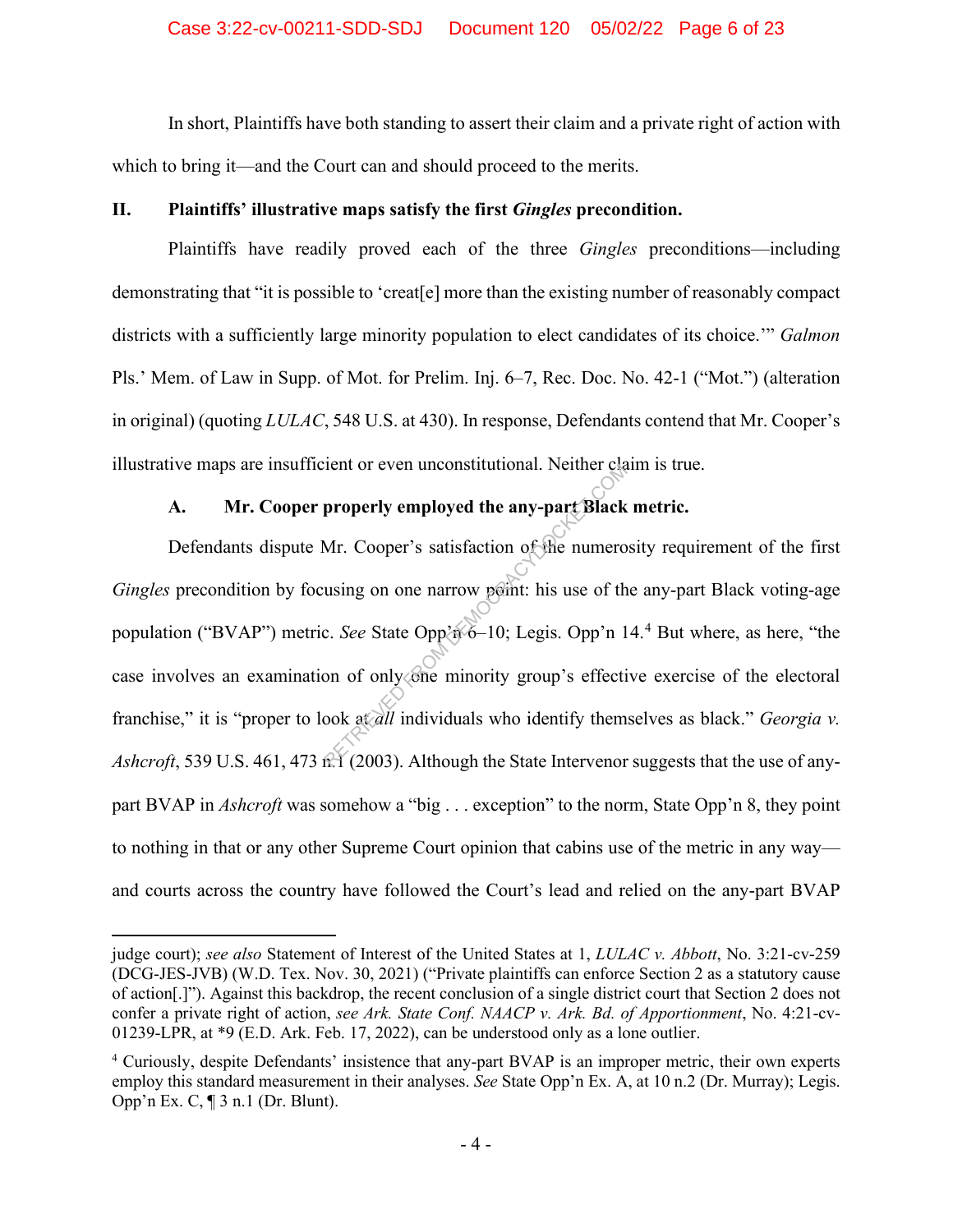metric in Section 2 cases, *see, e.g.*, *Terrebonne Par. Branch NAACP v. Jindal*, 274 F. Supp. 3d 395, 419–20 (M.D. La. 2017), *rev'd on other grounds sub nom. Fusilier v. Landry*, 963 F.3d 447 (5th Cir. 2020); *Covington v. North Carolina*, 316 F.R.D. 117, 125 n.2 (M.D.N.C. 2016) (threejudge court), *aff'd*, 137 S. Ct. 2211 (2017), including cases in which Mr. Cooper has served as an expert, *see, e.g.*, *Alpha Phi Alpha Fraternity Inc. v. Raffensperger*, Nos. 1:21-CV-5337-SCJ, 1:21- CV-5339-SCJ, 1:22-CV-122-SCJ, 2022 WL 633312, at \*16 (N.D. Ga. Feb. 28, 2022); *Singleton v. Merrill*, Nos. 2:21-cv-1291-AMM, 2:21-cv-1530-AMM, 2022 WL 265001, at \*12 n.5 (N.D. Ala. Jan. 24, 2022) (per curiam) (three-judge court); *Ga. State Conf. of NAACP v. Fayette Cnty. Bd. of Comm'rs*, 118 F. Supp. 3d 1338, 1343 (N.D. Ga. 2015); *Mo. State Conf. of NAACP v. Ferguson-Florissant Sch. Dist.*, 201 F. Supp. 3d 1006, 1033 (E.D. Mo. 2016). This precedent makes eminent sense: There is no better way to determine who qualifies as Black than by relying on the very people who identify as such.<sup>5</sup> pp. 3d 1338, 1343 (N.D. Ga. 2015); Maintenant Report Comparison (Resp. 2011)<br>is no better way to determine who quality as such.<sup>5</sup><br>Cooper's illustrative majority-Black dist<br>e Black yoters: non-Hispanic single-rad<br>1–42 Exp

In any event, Mr. Cooper's illustrative majority-Black districts satisfy even the most restrictive metric of eligible Black voters: non-Hispanic single-race Black citizen voting-age population. *See* Ex. 29 ¶¶ 41–42 & fig. 5. In short, Plaintiffs indisputably satisfy the numerosity requirement of the first *Gingles* precondition.

#### **B. Mr. Cooper's illustrative plans are not racial gerrymanders.**

The State Intervenor claims that Mr. Cooper's "exemplar maps are racial gerrymanders," State Opp'n 13–15—a risible suggestion with no basis in the facts or the law.

Mr. Cooper's illustrative maps are not based predominantly on race. Instead, his proposed districts comply with the neutral criteria adopted by the Legislature, *see* Ex. 20, which "serve[s]

<sup>&</sup>lt;sup>5</sup> The State Intervenor's attempt to parse who properly counts as "Black" is a chilling reminder of previous efforts to racially classify citizens based on arbitrary guidelines. *See* State Opp'n 7 n.3.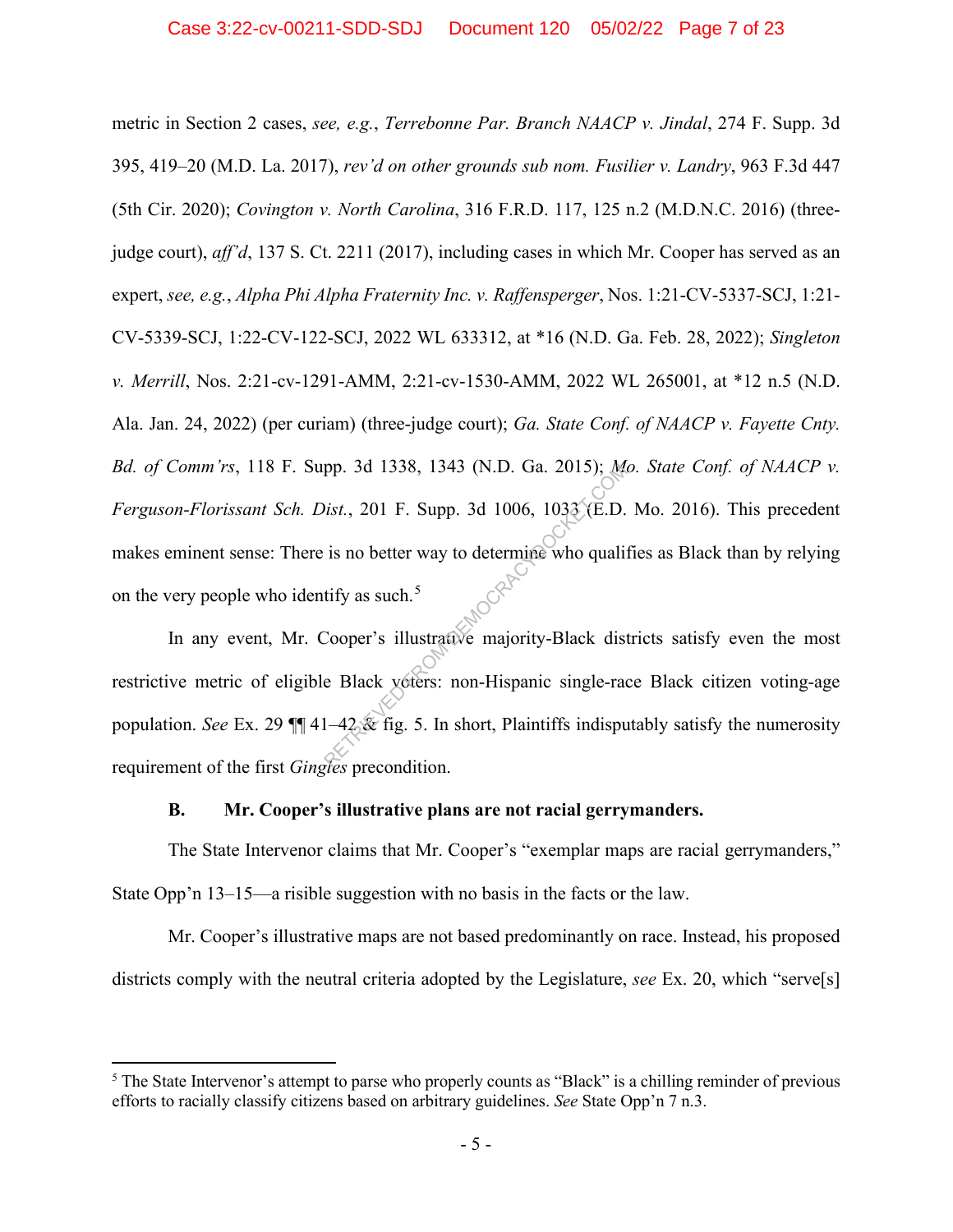#### Case 3:22-cv-00211-SDD-SDJ Document 120 05/02/22 Page 8 of 23

to defeat a claim that a district has been gerrymandered on racial lines." *Shaw v. Reno*, 509 U.S. 630, 647 (1993). Mr. Cooper's illustrative maps are just as or even more compact than the new congressional map enacted by House Bill 1 ("HB 1"), both averaged across districts and as to the maps' majority-Black districts in particular. *See* Ex. 3 ¶¶ 72–77 & figs. 18–19. His maps split fewer parishes and municipalities than HB 1, *see id.* ¶¶ 78–82 & fig. 20, and his fourth illustrative map reduces voting district splits to zero, Ex. 29 ¶¶ 11–12. And unlike the enacted congressional plan, Mr. Cooper's maps "comply with . . . Section 2 of the Voting Rights Act," just as the Legislature intended. Ex. 20.

Nevertheless, Defendants contend that Mr. Cooper's maps are noncompact and thus evince improper racial motivation. *See* Sec'y Opp'n 8–13; State Opp'n 11–13. "While no precise rule has emerged governing  $\S 2$  compactness, the inquiry should take into account traditional districting principles such as maintaining communities of interest and traditional boundaries." *LULAC*, 548 U.S. at 433 (cleaned up). As described above, Mr. Cooper's districts do indeed adhere to traditional principles. And his maps further preserve the communities of interest that link St. Landry Parish, Baton Rouge, and the delta parishes along the Louisiana/Mississippi border, *see* Exs. 4–5 testimony that Defendants simply ignore. Defendants might quibble with the extent to which Mr. Cooper's maps preserve their preferred communities of interest,<sup>6</sup> but "there is more than one way to draw a district so that it can reasonably be described as meaningfully adhering to traditional principles." *Chen v. City of Houston*, 206 F.3d 502, 519 (5th Cir. 2000). Mr. Cooper's maps, which Mants contend that Mr. Cooper's maps are<br>See Sec'y Opp'n 8–13; State Opp'n 11–1.<br>pactness, the inquiry should take into a<br>ng communities of interest and traditional<br>described above. Mr. Cooper's districts do<br>ther preserve

<sup>6</sup> And those preferred communities of interest, at least as conceived by Mr. Hefner, *see* State Opp'n Ex. C, are highly problematic. *See* Ex. 29 ¶¶ 28–32 (critiquing Mr. Hefner's analysis); Ex. 31 at 10–13 (same).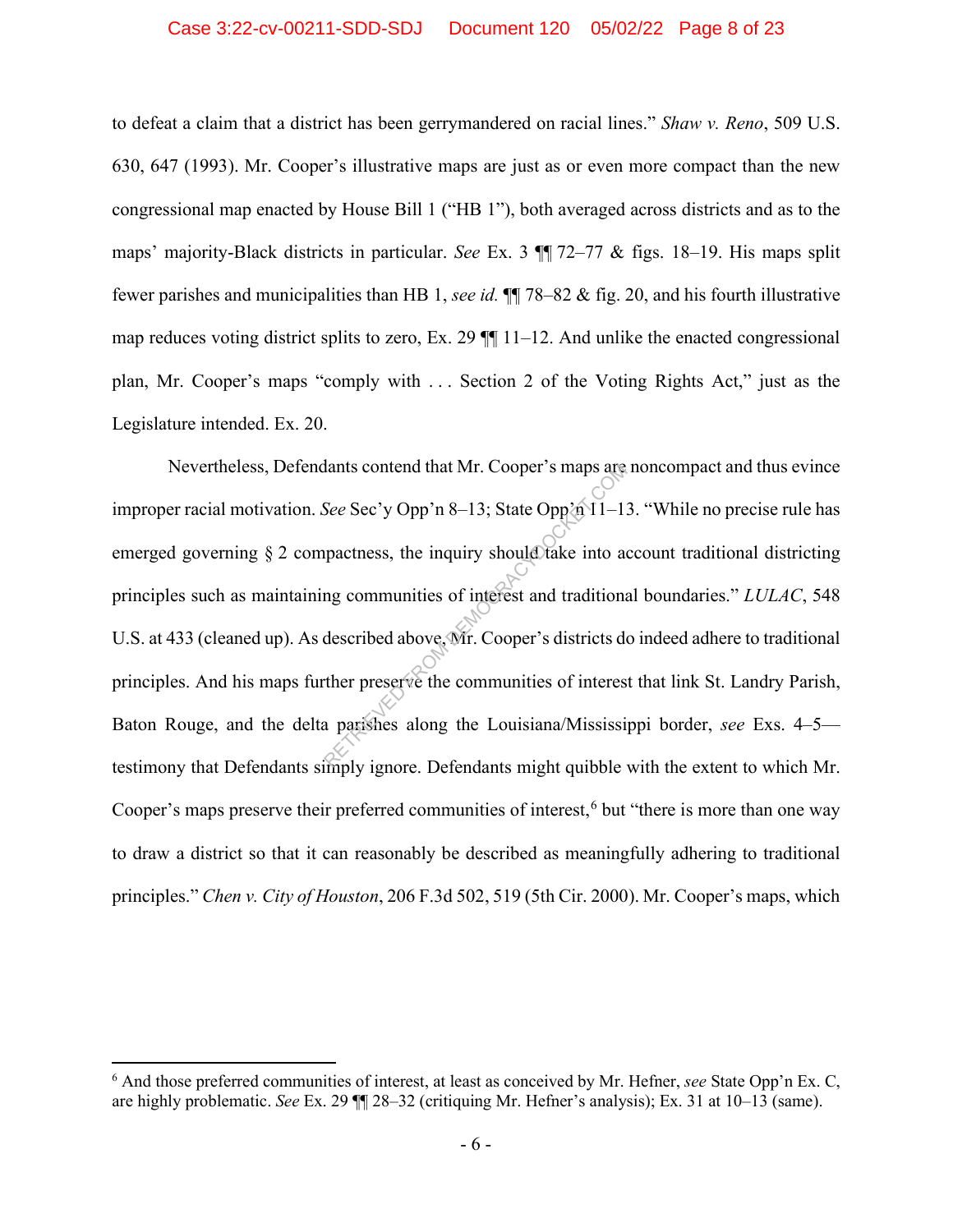preserve communities of interest and otherwise adhere to neutral redistricting criteria, easily clear this bar.<sup>7</sup>

Notwithstanding Mr. Cooper's compliance with traditional redistricting principles, Defendants try and fail to demonstrate that race was the predominant factor in his illustrative maps. But their arguments, and the expert analyses that buttress them, fall flat.

**Dr. Blunt's simulations analysis.** Dr. Blunt's 10,000 simulated maps, *see* Legis. Opp'n Ex. C, have no bearing on whether a plan complies with all relevant redistricting criteria. As Dr. Blunt recognizes, his simulations can only incorporate a limited number of traditional districting factors, *see id.* Ex. C, ¶ 15, and notably *cannot* account for communities of interest—a paramount redistricting criterion in Louisiana, *see* Ex. 20, and one that, as described above, naturally gives rise to an additional majority-minority district. Dr. Blunt's simulation sets are of limited value in determining what is likely to occur when drawing maps under real-world constraints, as evidenced by the fact that *HB 1 itself* would not satisfy his prescribed parameters. *See* Ex. 30 ¶ 11. His excessively theoretical simulations certainly cannot be used to demonstrate that race predominated in the creation of Mr. Cooper's illustrative maps. and notably *cannot* account for community<br>isiana, see Ex. 20, and one that, as described<br>w-minority district. Dr. Blunt<sup>2</sup>s simulation<br>occur when drawing maps under real-work<br>would not satisfy his prescribed param<br>lations

**Mr. Bryan's geographic splits analysis.** The upshot of Mr. Bryan's report is that Mr. Cooper's illustrative majority-Black districts were designed to include Black voters. *See* State Opp'n Ex. A. But there is nothing surprising about a conclusion that a district offered to satisfy the first *Gingles* precondition—which poses an "objective, numerical test: Do minorities make up

<sup>7</sup> Defendants repeatedly compare Mr. Cooper's illustrative majority-Black Fifth Congressional Districts with the state's majority-Black Fourth Congressional Districts from the mid-1990s, multiple iterations of which were ruled unconstitutional by federal courts. *See, e.g.*, Sec'y Opp'n 9. But even a cursory comparison demonstrates the significant differences between these districts in terms of compactness and communities of interest. *Compare Hays v. Louisiana*, 936 F. Supp. 360, 373–74 (W.D. La. 1996) (per curiam) (three-judge court) (depicting snaking districts stretching from Baton Rouge to Shreveport), *with* Ex. 3 ¶¶ 58, 64, 69 & figs. 12, 14, 16 (depicting Mr. Cooper's compact illustrative districts).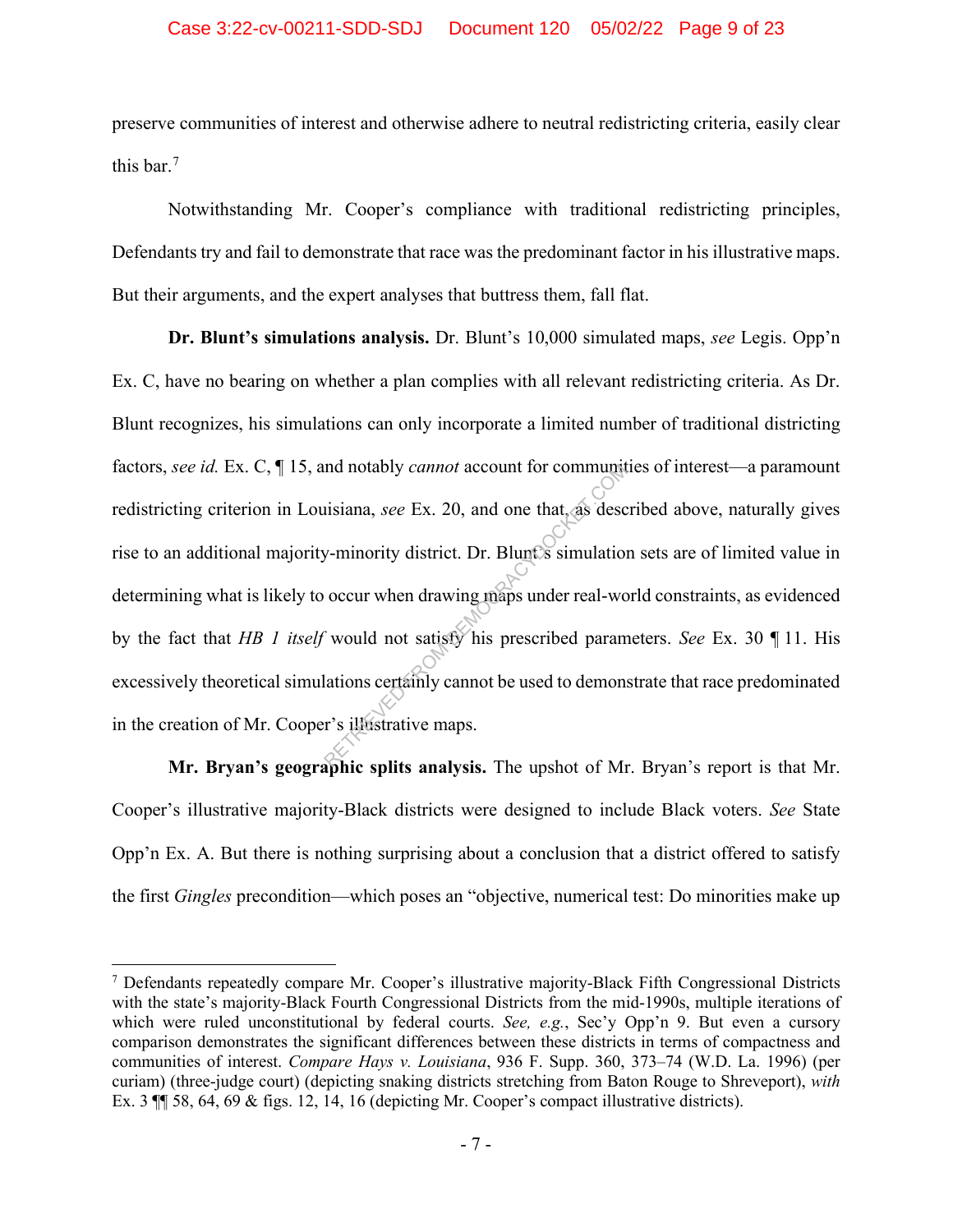#### Case 3:22-cv-00211-SDD-SDJ Document 120 05/02/22 Page 10 of 23

more than 50 percent of the voting-age population in the relevant geographic area?" *Bartlett v. Strickland*, 556 U.S. 1, 18 (2009) (plurality opinion)—includes significant minority populations. Moreover, as Mr. Cooper notes, Mr. Bryan's theory of "misallocation" is not useful in the context of redistricting because, "[d]ue to segregated housing patterns in Louisiana, population distribution across a jurisdiction is not uniform by race," and it is therefore "difficult to split areas that mirror the jurisdiction-wide racial percentages." Ex. 29 ¶ 27.

**Dr. Hood's core retention and district racial composition analyses.** Dr. Hood's analyses do nothing more than prove that Mr. Cooper's illustrative plans are dissimilar to HB 1 and the state's 2011 congressional plan. *See* Legis. Opp'n Ex. A. This is hardly a revelatory discovery given that an enacted map must necessarily change to create a new majority-minority district. *See* Ex. 29 ¶ 33. As for Dr. Hood's district racial composition analysis, his conclusion that more Black Louisianians are drawn into the illustrative Fifth Congressional Districts than HB 1's Fifth Congressional District is again unsurprising. *See* Legis. Opp'n Ex. A, at 5. It only illustrates what Dr. Hood eventually concedes: that Plaintiffs' illustrative plans successfully create *two* Blackopportunity districts, whereas HB 1 includes only one. blan. See Legis. Opp'n Ex. A. This is had<br>the state of the state of the method of the illustrative Fifth Congressional I<br>in unsurprising. See Legis. Opp'n Ex. A.<br>des: that Piantiffs' illustrative plans such as HBY includes

**Dr. Murray's spatial analysis.** All Dr. Murray's expert report demonstrates is that Black and white voters in Louisiana are clustered differently—hardly a novel finding, and one that leads Dr. Murray to *no* specific claims or conclusions about redistricting. *See* State Opp'n Ex. B. In its brief, the State Intervenor interprets Dr. Murray's findings about the distances between the centers of Black populations to conclude that Mr. Cooper's illustrative majority-Black districts are noncompact. *See id.* at 12. But it is inevitable that not all Black population clusters are spatially proximate to one another in a large congressional district with nearly 800,000 Louisianians. Mere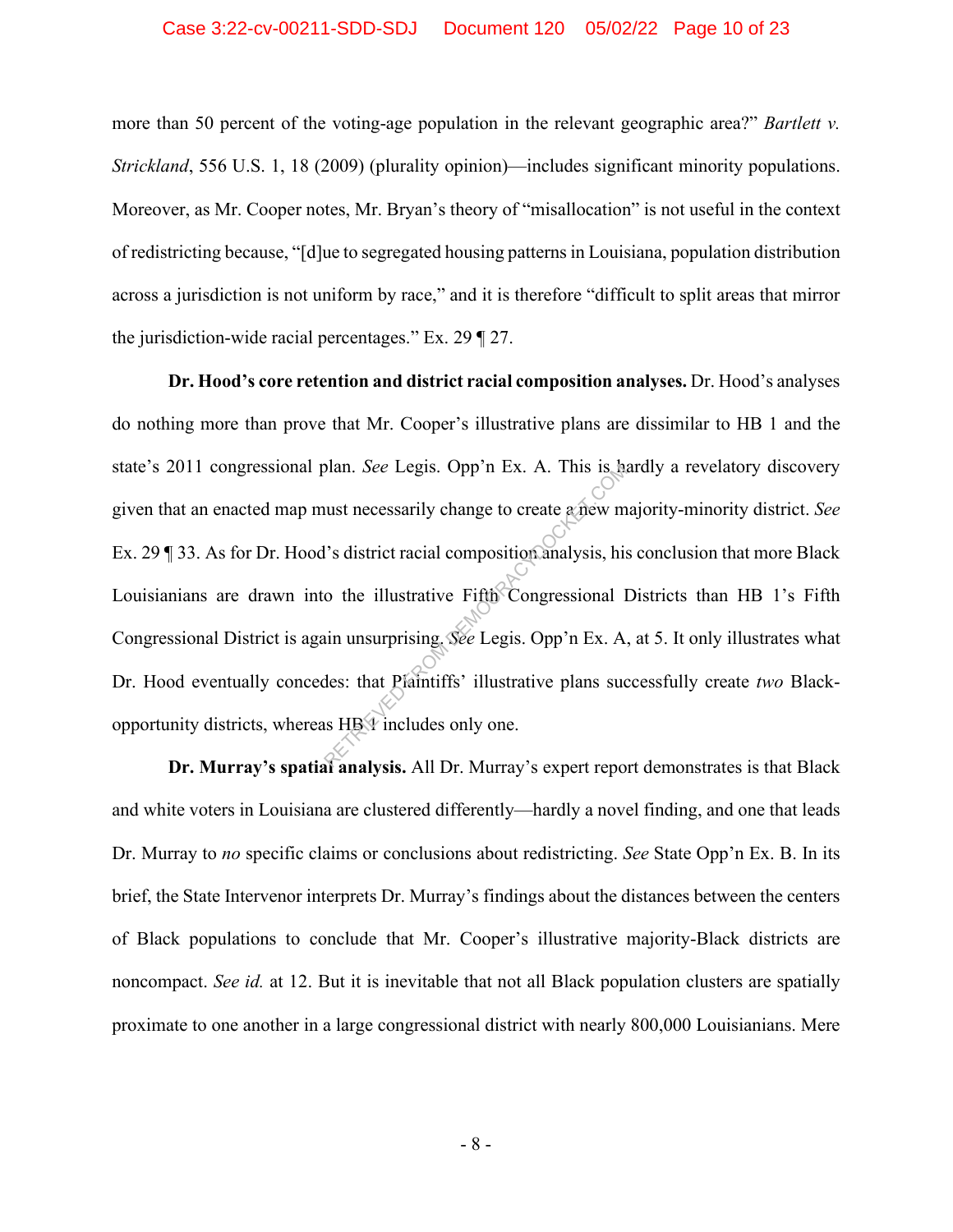### Case 3:22-cv-00211-SDD-SDJ Document 120 05/02/22 Page 11 of 23

distance alone cannot be offhandedly treated as a proxy for dissimilarity—especially given the other evidence about shared communities of interest presented by Plaintiffs.<sup>8</sup>

Ultimately, these experts demonstrate nothing more than that race was *considered* by Mr. Cooper when he drew his maps, and that likewise "some awareness of race likely is required to draw two majority-Black districts." *Singleton v. Merrill*, Nos. 2:21-cv-1291-AMM, 2:21-cv-1530- AMM, 2022 WL 272636, at \*5 (N.D. Ala. Jan. 27, 2022) (three-judge court). This conclusion "is unremarkable, not stunning," *id.* (cleaned up)—"the first *Gingles* factor is an inquiry into causation that necessarily classifies voters by their race." *Clark v. Calhoun County*, 88 F.3d 1393, 1407 (5th Cir. 1996).<sup>9</sup> Because courts "*require* plaintiffs to show that it is possible to draw majority-minority voting districts," "[t]o penalize [Plaintiffs] ... for attempting to make the very showing that *Gingles*[ and its progeny] demand would be to make it impossible, as a matter of law, for any plaintiff to bring a successful Section Two action." *Davis v. Chiles*, 139 F.3d 1414, 1425–26 (11th Cir. 1998); *accord Singleton*, 2022 WL 272636, at \*7 ("[A] rule that rejects as unconstitutionally race-focused a remedial plan for attempting to satisfy the *Gingles* I numerosity requirement would preclude any plaintiff from ever stating a Section Two claim."). Consideration is not the same as predominance, and none of Defendants' arguments or expert analyses provide any compelling evidence that race *predominated* in Mr. Cooper's illustrative districts. *Cf., e.g.*, Ex. 29 ¶ 6 ("[R]ace did not predominate in the drawing of any of these illustrative plans."). Frequire plaintiffs of show that it is possibilize [Plaintiffs] ... for attempting to normand would be to make it impossible, all Section Two action,  $\partial \overline{\partial}$  avis v. Chiles, 1.<br>1, 2022 WL 272636, at \*7 ("[A] rule that

<sup>8</sup> Indeed, Dr. Murray's report also demonstrates the vast distances between clusters of Louisiana's *white* population, which are nevertheless grouped together in the same congressional districts in HB 1. Given the predominant position of communities of interest among the Legislature's redistricting criteria, *see* Ex. 20, *none* of the enacted districts would apparently satisfy these adopted principles based on spatial analysis.

<sup>9</sup> The State Intervenor suggests that *Clark* is inapplicable here because "[t]he posture of this case is demonstrably different," State Opp'n 15, but that is a distinction without a difference—the Fifth Circuit's conclusions about the interplay between Section 2 and the racial gerrymandering doctrine are relevant regardless of the procedural posture of the case.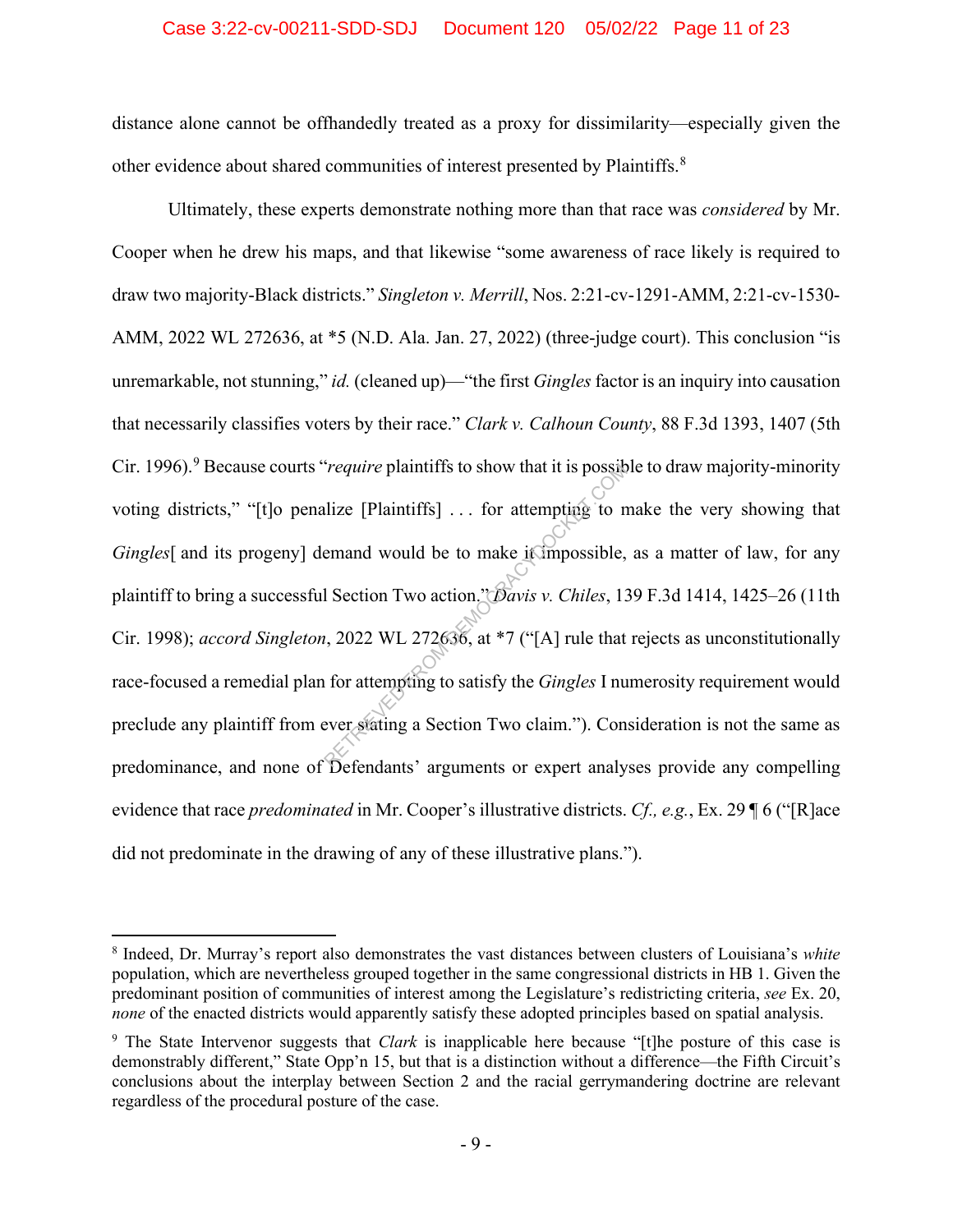#### Case 3:22-cv-00211-SDD-SDJ Document 120 05/02/22 Page 12 of 23

In the end, the fact that race was a factor in Mr. Cooper's map drawing is not impermissible, but inevitable: As the U.S. Supreme Court has observed, "redistricting differs from other kinds of state decisionmaking in that the legislature always is *aware* of race when it draws district lines, just as it is aware of age, economic status, religious and political persuasion, and a variety of other demographic factors. That sort of race consciousness"—the sort that Mr. Cooper had when he drew his illustrative maps—"does not lead inevitably to impermissible race discrimination." *Shaw*, 509 U.S. at 646; *see also Ga. State Conf. of NAACP*, 118 F. Supp. 3d at 1344–45 (rejecting same argument Defendants offer here).<sup>10</sup>

## **III. Voting in Louisiana is racially polarized.**

Neither Defendants nor their experts credibly contest Dr. Palmer's conclusions that the second and third *Gingles* preconditions are satisfied here. To the contrary, Dr. Alford and Dr. Lewis both rely on Dr. Palmer's data, and Dr. Alford expressly endorses Dr. Palmer's methodology for estimating racially polarized voting. *See* Ex. 30 ¶¶ 3–4. Retailly polarized.<br>
The reconditions are satisfied here. To the conditions are satisfied here. To the conditions are satisfied here. To the conduction of the conduction of the conclusion that voting in Lot over the goalpo

Rather than dispute Dr. Palmer's conclusion that voting in Louisiana is racially polarized, Defendants instead try to move the goalposts, arguing that Plaintiffs must prove that polarization

<sup>&</sup>lt;sup>10</sup> Even if the racial gerrymandering doctrine could be applied to Plaintiffs' Section 2 claim—a gambit that courts have rejected, *see, e.g.*, *Clark*, 88 F.3d at 1406–07—and even if race did predominate over other factors in Mr. Cooper's illustrative plans—a conclusion with no basis in the record—"a district created to comply with § 2 that uses race as the predominant factor in drawing district lines may survive strict scrutiny." *Ga. State Conf. of NAACP v. Fayette Cnty. Bd. of Comm'rs*, 950 F. Supp. 2d 1294, 1305 (N.D. Ga. 2013), *aff'd in part, rev'd in part on other grounds*, 775 F.3d 1336 (11th Cir. 2015); *see also Miller v. Johnson*, 515 U.S. 900, 916, 920 (1995) (applying strict scrutiny to racial gerrymandering claims and requiring that such maps be "narrowly tailored to achieve a compelling interest"); *Bethune-Hill v. Va. State Bd. of Elections*, 137 S. Ct. 788, 801 (2017) ("As in previous cases . . . the Court assumes, without deciding, that the State's interest in complying with the Voting Rights Act was compelling."). Here, the sum total of Plaintiffs' evidence, along with the numerous maps rejected during the legislative process and Governor Edwards's veto, provides indisputably "good reasons" to believe a second majority-opportunity district is required under the Voting Rights Act. *Ala. Legis. Black Caucus v. Alabama*, 575 U.S. 254, 278 (2015) (cleaned up). Plaintiffs' illustrative plans would thus satisfy the requirements of strict scrutiny against a hypothetical racial gerrymandering claim.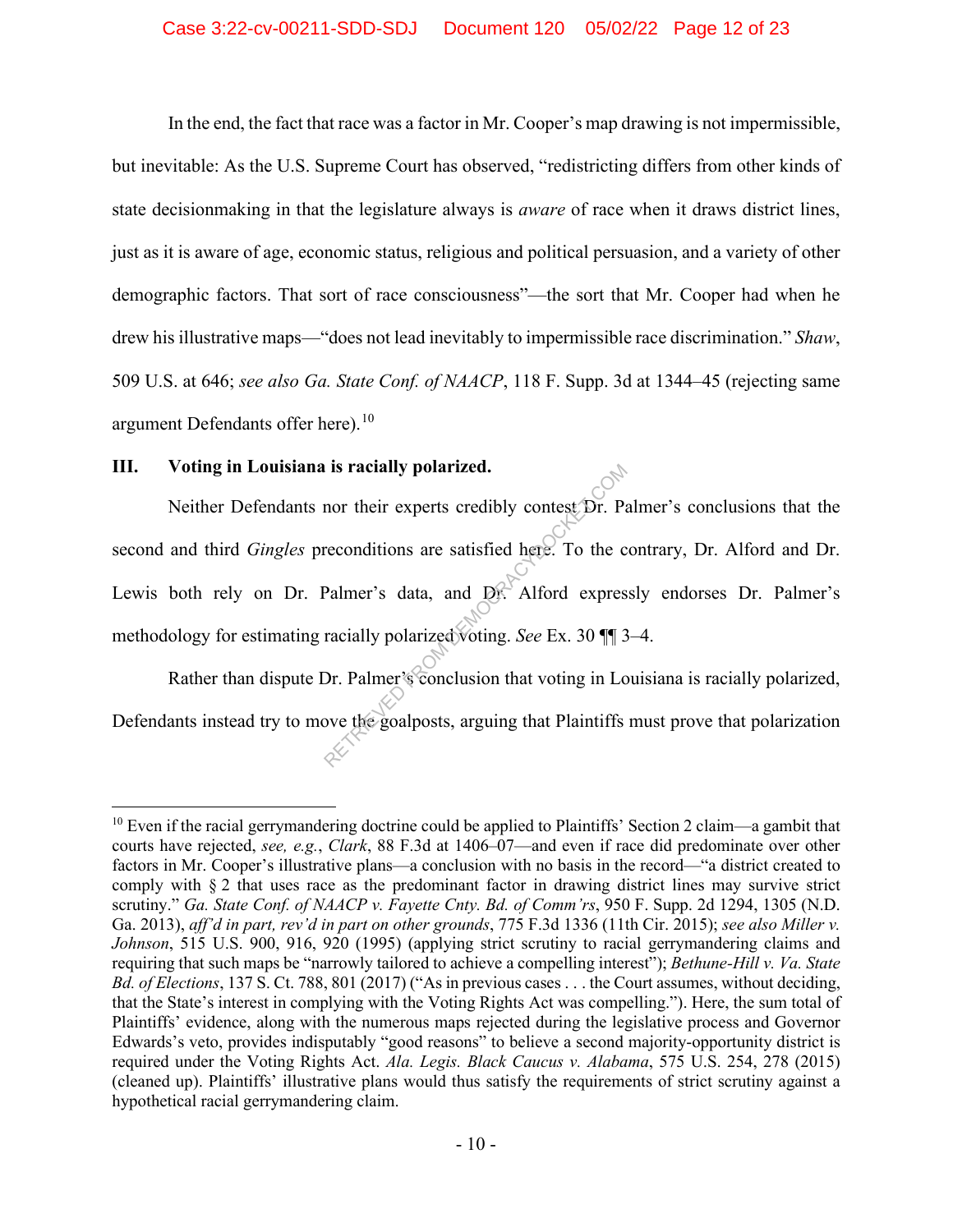is caused by race and not partisanship. *See* State Opp'n 16–19; Legis. Opp'n 16–17. But the Fifth Circuit has never held that Section 2 requires a threshold determination that voters are motivated solely by race when evaluating the existence of racially polarized voting. In fact, it has indicated the opposite, concluding that a district court "err[ed] by placing the burden on plaintiffs to disprove that factors other than race affect voting patterns" as part of the *Gingles* analysis. *Teague v. Attala County*, 92 F.3d 283, 290 (5th Cir. 1996). This is consistent with the position of the *Gingles* plurality, which held that racially polarized voting "refers only to the existence of a correlation between the race of voters and the selection of certain candidates." *Thornburg v. Gingles*, 478 U.S. 30, 74 (1986) (plurality opinion); *see also id.* at 73 ("All that matters under § 2 and under a functional theory of vote dilution is voter behavior, not its explanations."). A showing that party and *not* race is the source of polarization "is for the defendants to make." *Teague*, 92 F.3d at 290. And all Dr. Alford demonstrates is the mere existence of a partisan divide, which reveals nothing about *why* Black and white voters support candidates from different parties—and is therefore not enough to shift the burden to Plaintiffs. $\Diamond$ mion); *see also id.* at 73 ("All that maximum discussions) with the set of a particular polarization "is for the defendants to maximate is the mere existence of a partisan discussed by the measurement of particular polari

Even if it were, Dr. Lichtman demonstrates that any partisan correlation is inextricably tied to race. As he explains, "party labels by themselves do not motivate racially polarized voting," but rather "to the extent that racial voting aligns along party lines, race not party is the driving causal mechanism." Ex. 3 at 28; *see also* Ex. 31 at 3–7. Voting in Louisiana is the product of significant ideological changes between the two major parties, which in turn facilitated a seismic party realignment among Black and white voters across the Deep South: "Through the late twentieth and early twenty-first centuries, the parties reversed their traditional roles in the state with Democrats now associated with racial values, policies, and attitudes appealing to Blacks and Republicans the reverse." Ex. 3 at 29. Indeed, "[t]he conjoining of party and race in Louisiana is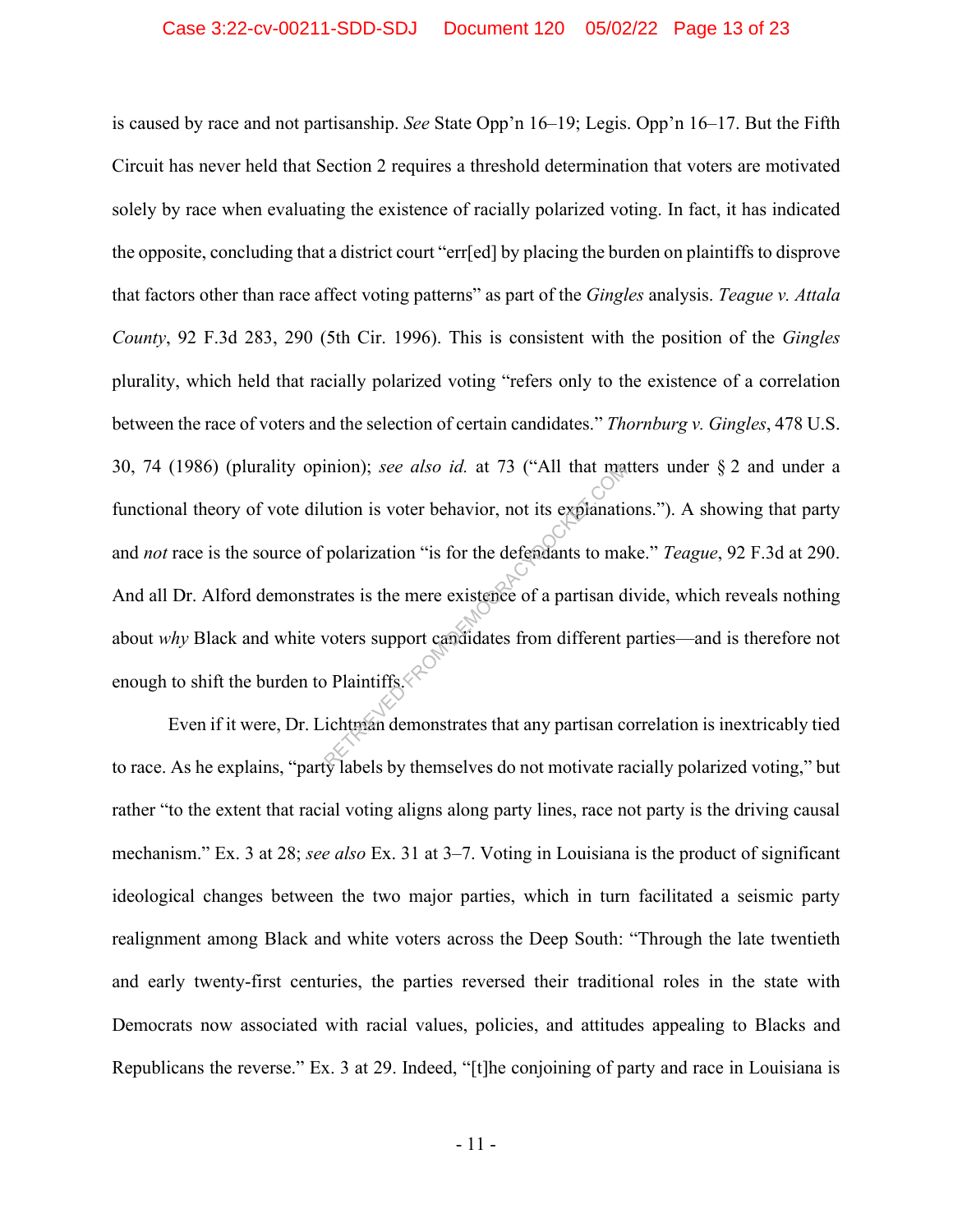#### Case 3:22-cv-00211-SDD-SDJ Document 120 05/02/22 Page 14 of 23

demonstrated both by the policy positions held by Democratic and Republican officeholders and by the race-related attitudes and beliefs of rank-and-file Democratic and Republican voters"; for example, "all Republicans Senators and House members in Louisiana receive very low scores . . . on the rankings of both the NAACP and the Leadership Conference on Civil and Human Rights, organizations dedicated to promoting minority rights." *Id.* at 29–30. Dr. Lichtman also found that "there are substantial differences among rank-and-file Republican and Democratic voters in Louisiana on racial attitudes and views." *Id.* at 31; *see also* Ex. 31 at 4–6. In short, because race drives party affiliation in Louisiana, race explains the polarization of Louisiana's electorate.<sup>11</sup>

Defendants' other arguments regarding racially polarized voting fare no better. The Secretary suggests that Plaintiffs' case fails because Mr. Cooper's illustrative majority-Black districts contain East Baton Rouge Parish, which they claim has "no evidence of legally significant racially polarized voting" and "significant white cross over voting." Sec'y Opp'n 16–17. But the U.S. Supreme Court has made clear that "redistricting analysis must take place at the district level," and cannot look at "only one, small part of the district" like a single county or parish. *Abbott*, 138 S. Ct. at 2331–32. And at any rate, East Baton Rouge Parish *does* have racially polarized voting, as both Dr. Palmer and Defendants' own experts confirm. *See* Ex. 30 ¶¶ 9–10. requirents regarding racially polarized<br>intiffs' case fails because Mr. Cooper's<br>Rouge Parish, which they claim has "no event"<br>of "significant white cross over voting."<br>le clear that "redistricting analysis must ta<br>e, smal

The Legislative Intervenors argue that the third *Gingles* precondition cannot be satisfied because "there are sufficient levels of white crossover voting to afford Black voters an equal electoral opportunity without a 50% BVAP district." Legis. Opp'n 14–16. But that is simply irrelevant: While a crossover district might be a sufficient *remedy* in a Section 2 case, the initial

 $11$  Dr. Lichtman also notes "evidence of racially polarized voting in Louisiana independent of party": the 2008 Democratic primary in Louisiana between Barack Obama and Hillary Clinton saw racial polarization, with Black voters supporting Obama 86% to 13% and white voters supporting Clinton 58% to 30%. Ex. 3 at 32–33; *see also* Ex. 31 at 6.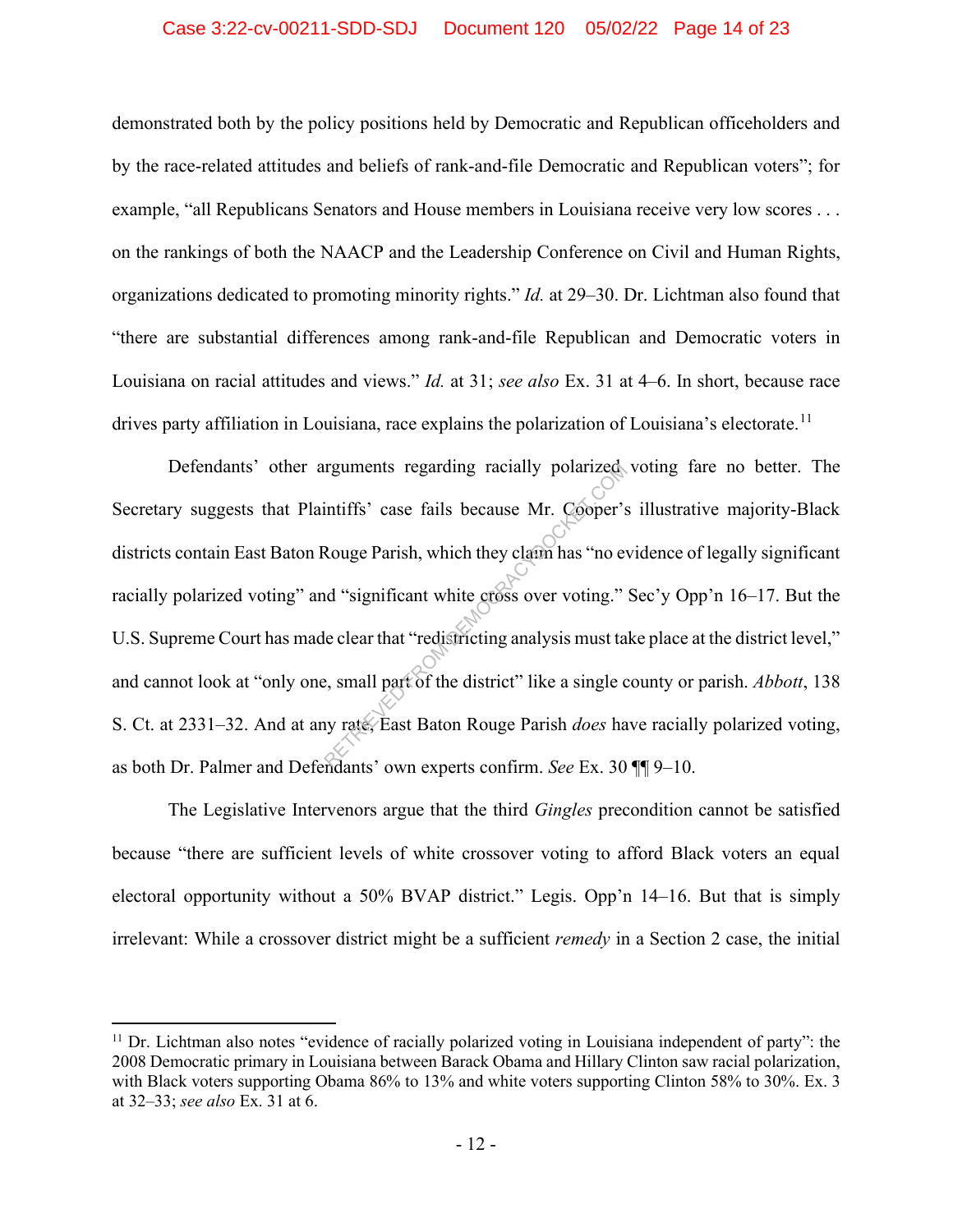*liability* determination requires Section 2 plaintiffs to offer a majority-Black district, *see Bartlett*, 556 U.S. at 19–20—precisely what Plaintiffs and their experts have provided.

#### **IV. The Senate Factors support a finding of vote dilution.**

Plaintiffs and their experts have proved that the Senate Factors uniformly support a finding of vote dilution. None of Defendants' counterarguments is persuasive.

**Voting-related discrimination in Louisiana is not a vestige of the past.** Although the Legislative Intervenors suggest that Plaintiffs "have little to say" on the topic of recent evidence of discrimination, Legis. Opp'n 20, Dr. Lichtman's report discusses at length instances of Statesponsored discrimination from the 21st century in voting and other areas, *see* Ex. 3 at 13–27; Ex. 31 at 2.

**Louisiana's de facto majority-vote requirement was not the product of innocent motivations.** The Legislative Intervenors also contend that the state's open primary system and consequent majority-vote requirement were simply responses to *Foster v. Love*, 522 U.S. 67 (1997), and not the results of discriminatory impulses. *See* Legis. Opp'n 20–21. Setting aside the fact that this Senate Factor is not concerned with discriminatory motive—it instead asks only whether the "electoral practices [] enhance vote dilution," *E. Jefferson Coal. for Leadership & Dev. v. Parish of Jefferson*, 926 F.2d 487, 494 (5th Cir. 1991), which the majority-vote requirement certainly does, *see* Mot. 13–14; Ex. 3 at 33–34—Dr. Lichtman's rebuttal report demonstrates that the majority-vote requirement predates *Foster* by decades and was designed to insulate *white* incumbents from competitive electoral challenges. *See* Ex. 31 at 7–8. FROM THE ZIST CENTRY IN VOING and other<br>to majority-vote requirement was no<br>e Intervenors also contend that the state<br>equirement were simply responses to F<br>f discriminatory impulses. See Legis. Op<br>is not concerned with dis

**Socioeconomic disparities hinder Black Louisianians' participation in the political process.** The Legislative Intervenors baldly suggest that Black Louisianians do not experience reduced political participation, *see* Legis. Opp'n 21–22—a conclusion that again ignores Dr. Lichtman's findings *and* the findings of the Secretary's own expert, *see* Ex. 3 at 36–39; Ex. 31 at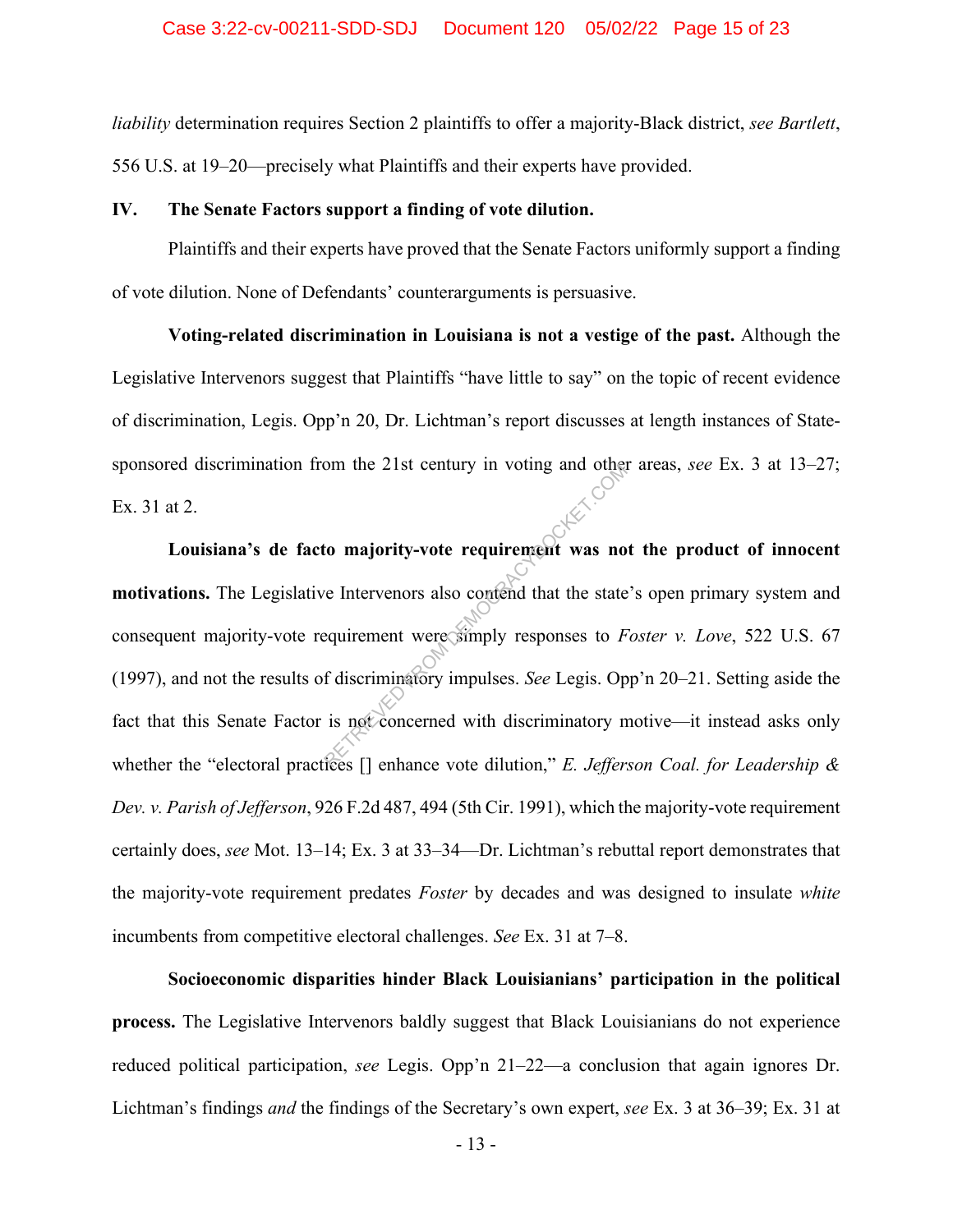#### Case 3:22-cv-00211-SDD-SDJ Document 120 05/02/22 Page 16 of 23

8–9; *see also Citizens for a Better Gretna v. City of Gretna*, 636 F. Supp. 1113, 1120 (E.D. La. 1986) (describing how "historical disadvantages continue through the present day and undoubtedly hinder the ability of the black community to participate effectively in the political process"), *aff'd*, 834 F.2d 496 (5th Cir. 1987).

**Core retention is a tenuous justification for HB 1.** Defendants repeatedly emphasize core retention as the Legislature's primary objective in enacting HB 1. *See* Sec'y Opp'n 17–18; Legis. Opp'n 4–8, 12–13. But core retention was *not* one of the Legislature's enumerated redistricting criteria, *see* Ex. 20, and so justification on this basis is tenuous at best.

**Plaintiffs appropriately used proportionality.** Lastly, the Legislative Intervenors suggest that Plaintiffs have demanded proportional representation under Section 2. *See* Legis. Opp'n 17– 18. Not so—Plaintiffs have not claimed and do not argue now that the Voting Rights Act mandates proportional representation. Instead, Plaintiffs have relied on proportionality analysis for the proper purpose: as helpful evidence of vote dilution. *See* Mot. 20–21; *see also, e.g.*, *LULAC*, 548 U.S. at 437. rely used proportionality. Lastly, the Lead proportional representation under Sect<br>not claimed and do not argue now that the<br>Instead, Plaintiffs have relied on prop<br>vidence of vote dilution. See Mot. 20–21<br>this Court to or

## **V. It is not too late for this Court to order preliminary injunctive relief.**

Defendants do not dispute that Plaintiffs and other Black Louisianians would suffer irreparable harm if an election is held under a congressional map that violates Section 2, or that the "cautious protection of . . . franchise-related rights is without question in the public interest." *Charles H. Wesley Educ. Found., Inc. v. Cox*, 408 F.3d 1349, 1355 (11th Cir. 2005). Instead, they sound the same drumbeat: that it is too late in the election cycle to offer the relief Plaintiffs seek. *See* Sec'y Opp'n 18–24; State Opp'n 21–23; Legis. Opp'n 23–25. But their arguments ignore the underpinnings of the doctrine they seek to vindicate, Louisiana's unique—and uniquely delayed election calendar, and their own representations in prior litigation.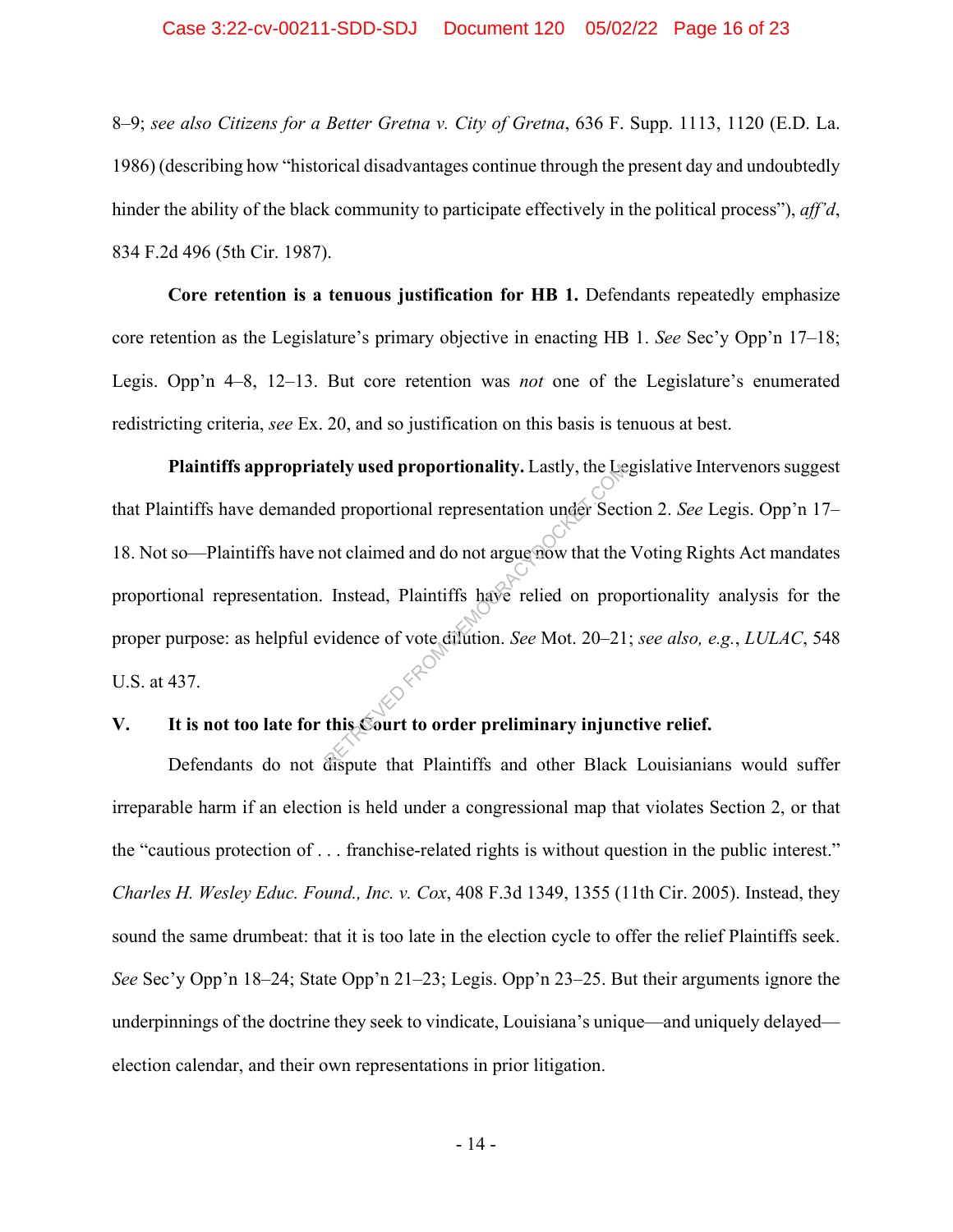#### **A. The** *Purcell* **doctrine exists to protect voters, not the State.**

As an initial matter, it is essential to remember *why* the *Purcell* doctrine exists and the principle's stated limitations. The doctrine has its origins in the U.S. Supreme Court's recognition that "[c]ourt orders affecting elections, especially conflicting orders, can themselves result in voter confusion and consequent incentive to remain away from the polls." *Purcell v. Gonzalez*, 549 U.S. 1, 4–5 (2006) (per curiam). The focus was on *voter protection*; the Court did *not* base its decision on general concerns about election machinery or administrative inconvenience. And while the Court noted that "[a]s an election draws closer, that risk will increase," *id.* at 5, the *Purcell* opinion was issued on October 20, 2006—less than *three weeks* before that year's midterm elections. Although subsequent Court activity broadened application of the *Purcell* principle beyond that temporal limitation, none of those cases involved a challenge to an unlawful districting plan considered *six months* before a primary election and more than two months before a candidate qualifying deadline. Moreover, Justice Kavanaugh's recent concurrence acknowledged that the *Purcell* doctrine is not "absolute"; instead, it is simply "a sensible refinement of ordinary stay principles for the election context? that considers whether "the changes in question are at least feasible before the election without significant cost, confusion, or hardship." *Merrill v. Milligan*, 142 S. Ct. 879, 881 (2022) (Kavanaugh, J., concurring). Here, the change Plaintiffs propose—a new congressional map—is feasible. 2000—less than *linee* weeks before the<br>activity broadened application of the *P*<br>f those cases involved a challenge to a<br>re a primary election and more than two<br>wer, Justice Kavanaugh's recent concurr<br>olute"; instead, it

## **B. Defendants previously represented that a new congressional map was not urgently needed.**

As a consequence of Louisiana's open primary system, the state's primary election day is the same as the general election day in the rest of the country: November 8, 2022. Ex. 24. That is more than six months from now. As noted by Sherri Wharton Hadskey, the Secretary's election administration witness, most of the other applicable deadlines for this election cycle follow July

- 15 -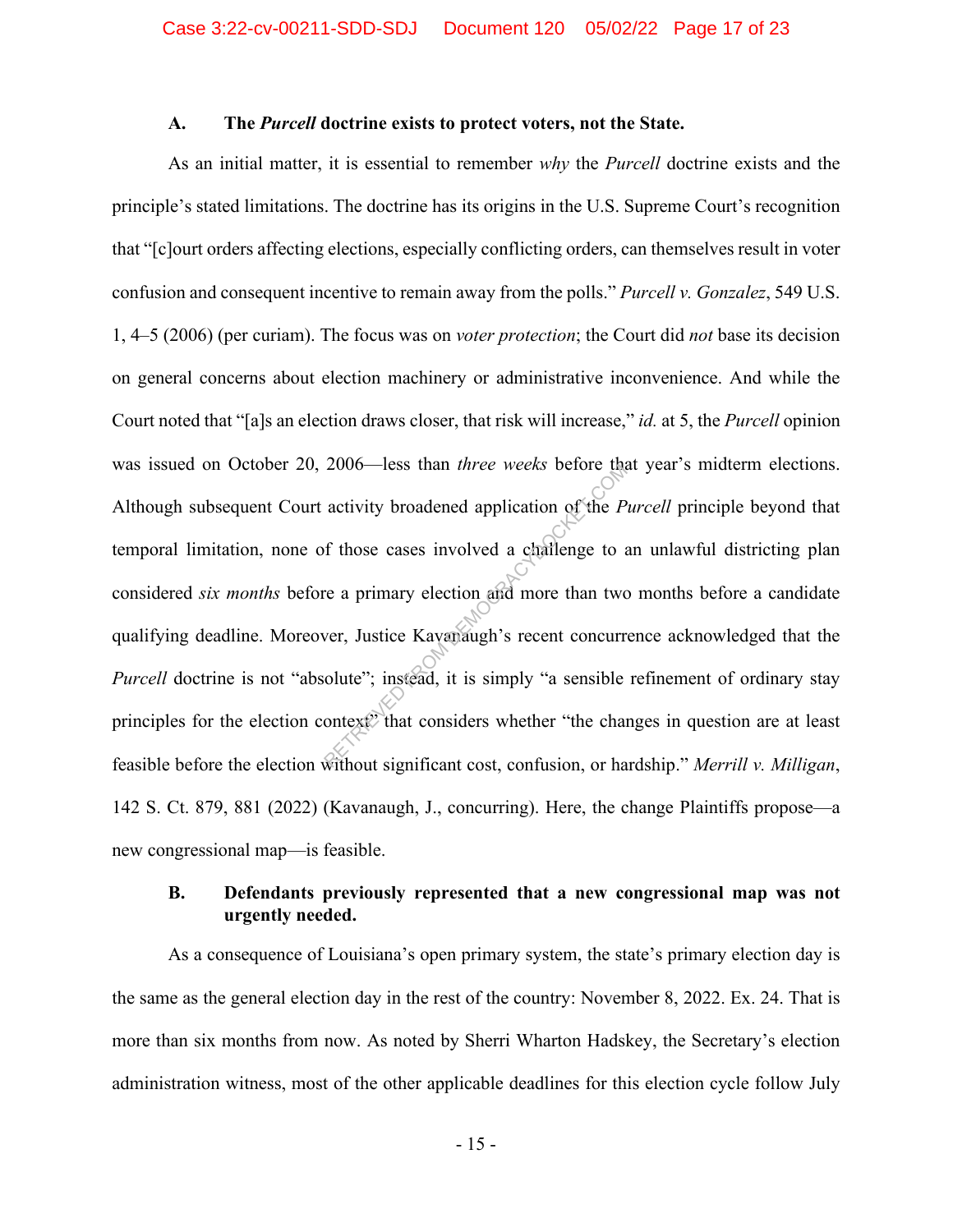22, the close of the candidate qualifying period. *See* Sec'y Opp'n Ex. D, ¶ 16. The only earlier date identified by Ms. Hadskey is June 22, the deadline for nominating petitions. *See id.* Ex. D, ¶¶ 14– 16. But although Ms. Hadskey treats this date as inviolable—and the Secretary suggests that "election chaos" would result if a new map is implemented, Sec'y Opp'n 23—the Legislative Intervenors asserted exactly the opposite just six weeks ago before a state court:

[T]he candidate qualification period could be moved back, if necessary, as other states have done this cycle, without impacting voters. . . .

*The election deadlines that actually impact voters do not occur until October 2022*, like the deadlines for voter registration (October 11, 2022, for in-person, DMV, or by mail, and October 18, 2022 for online registration) and the early voting period (October 25 to November 1, 2022). . . .

Therefore, *there remains several months on Louisiana's election calendar to complete the [redistricting] process*.

Findings of Fact, Conclusions of Law, & Proposed Judgments on Behalf of Intervenors, Louisiana House of Representatives Speaker Clay Schexnayder & Louisiana Senate President Patrick Page Cortez at 7–8, *Bullman v. Ardoin*, No. C-716690 (La. 19th Jud. Dist. Ct. Mar. 25, 2022) (emphasis added) (attached as Ex. 32). These representations mirror those previously made by counsel for the Secretary, who explained to the state court that a new congressional map could be successfully enacted and implemented *after* June 6 of this year. *See* Mot. 23 & n.3; Exs. 26–28. Counsel for the Secretary indicated that "[e]ven if the Governor ends up vetoing a bill" passed in the Legislature's regular session—which is set to end on June 6, *see* Ex. 25—the Legislature could still "override" or "call themselves into another session," thus pushing enactment of a new congressional map well into the summer. Transcript of Exception Hearing at 35:26–31, *Bullman v. Ardoin*, No. C-716690 (La. 19th Jud. Dist. Ct. Apr. 11, 2022) (attached as Ex. 33); *see also id.* at 14:3–8 (noting that Legislature "ha[s] the ability to go into a[n] override session" to pass new congressional map); *id.* at 30:21–32 (claiming that judicial redistricting deadline of June 17 would allow court to mains several months on Louisiana's<br>icting] process.<br>Subsetting process.<br>Subset Clay Schexnayder & Louisiana Seconds.<br>About, No. C-716690 (La. 19th Jud. Dist. Compared Notice 2014).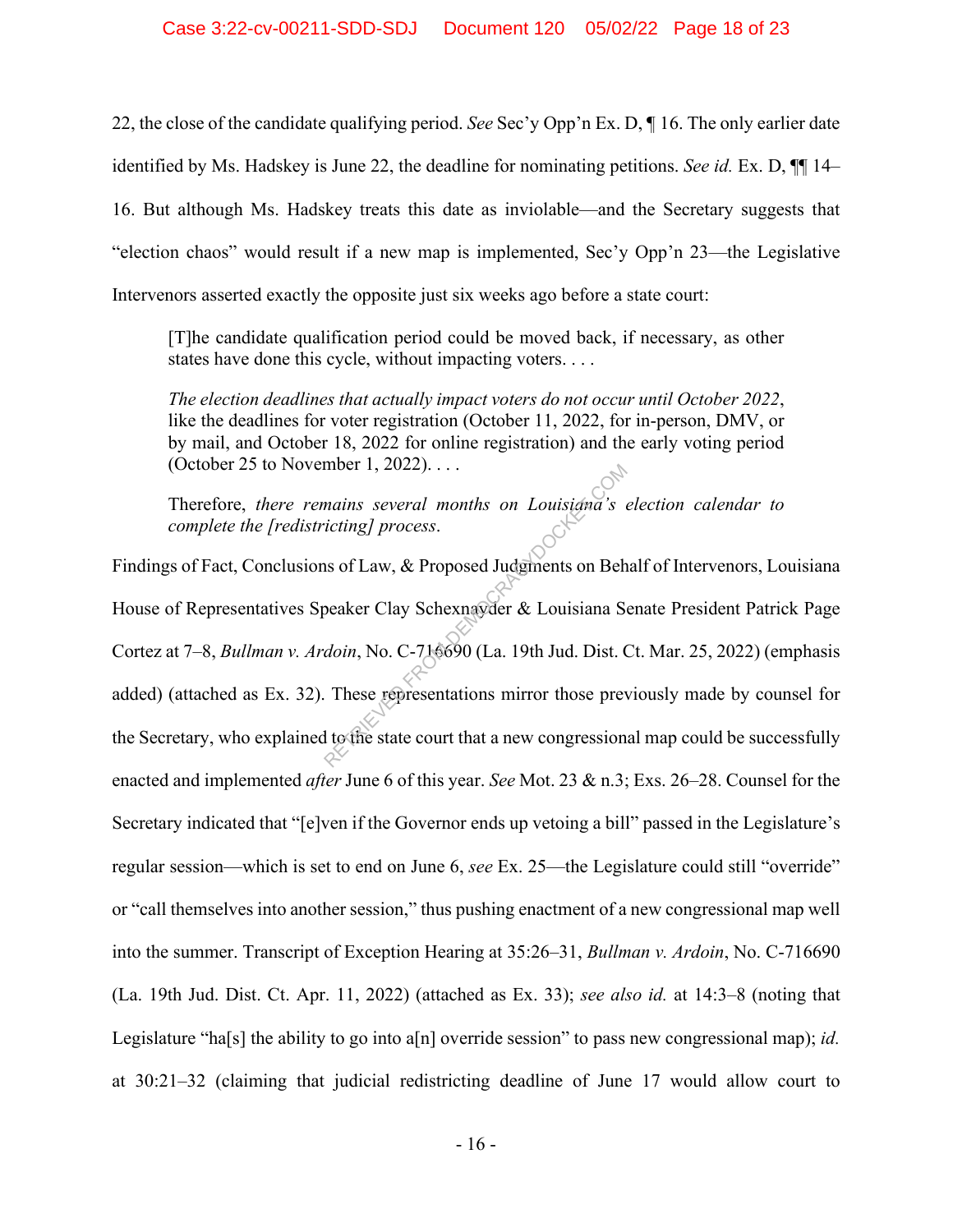#### Case 3:22-cv-00211-SDD-SDJ Document 120 05/02/22 Page 19 of 23

"substitute [its] judgment . . . with regard to . . . a clearly legislative function"); *id.* at 32:3–20 (observing that Louisiana does not have "a hard deadline for redistricting" and that "the Legislature . . . can also amend the election code if necessary to deal with congressional reapportionment"); *id.* at 37:5–22 (similar). Counsel for the Secretary also suggested that "[t]here is just not a protectable interest as to a candidate [who] wants to have more time to be able to decide to run in an election," *id.* at 37:17–19, which further belies the Secretary's newfound concern over "the effect of jeopardizing the ability of lower-income citizens to run for office," Sec'y Opp'n 20.<sup>12</sup>

At best, Defendants have been inconsistent in their descriptions of the state's election calendar and the import of the deadlines that comprise it. At worst, they have been disingenuous, recharacterizing the urgency of the situation to best serve their own litigation strategy rather than the needs of Louisiana voters. Given that the voting rights of more than 1.5 million Black Louisianians are at issue in this case—and that the *Purcell* doctrine implicates *equitable* considerations—even inconsistency is difficult to accept. have been inconsistent in their descriptions.<br>
The deadlines that comprise it. At worst, the condition to best serve their own lifers.<br>
Given that the yoting rights of m<br>
in this case—and that the *Purcell* do<br>
sistency is

## **C. Even under Defendants' characterization of the election calendar, relief can be implemented ahead of the midterm elections.**

Taking Defendants at their word in this case and treating the June 22 date as a functional deadline, there is still ample time to implement a remedial congressional plan for Louisiana—even if this Court were to wait several weeks to order a new map. The Legislature would need only a brief period to craft a new congressional map. *See, e.g.*, *Harper v. Hall*, 867 S.E.2d 554, 558 (N.C.

<sup>&</sup>lt;sup>12</sup> No more compelling is the Secretary's apparent concerns with the cost of a remedial plan, given that the State's interests in this litigation are now being represented by *three* sets of defendants and nearly two dozen lawyers, including from four private law firms. *See* Sec'y Opp'n 24–25; State Opp'n 24–25; Legis. Opp'n 26; *see also* Ex. 34 (noting that as of March counsel for Legislative Intervenors had "charged the Louisiana Legislature \$78,081 for providing 'redistricting advice'" and planned to "escalate" fees "to \$60,000 per month once the state was sued over the maps").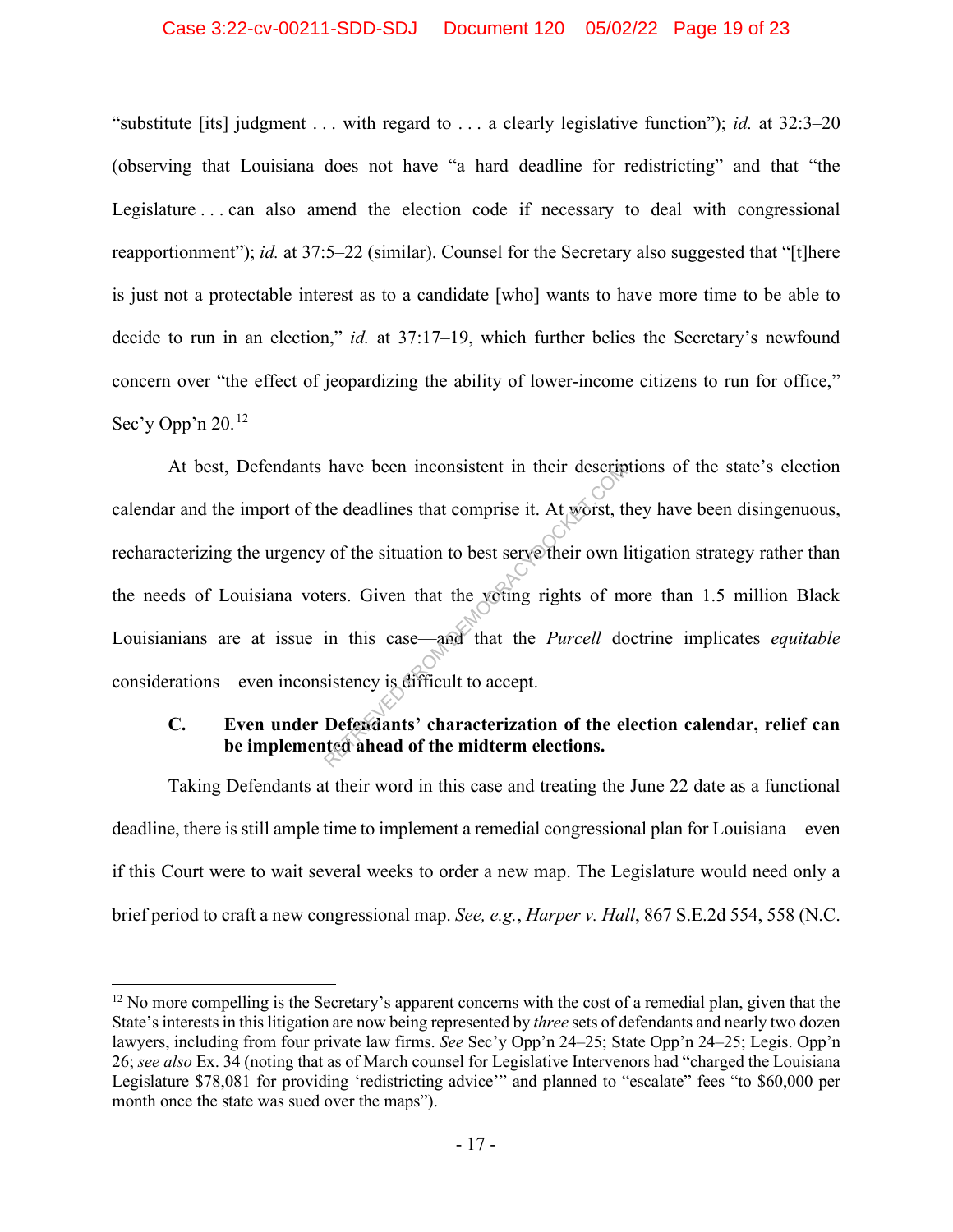#### Case 3:22-cv-00211-SDD-SDJ Document 120 05/02/22 Page 20 of 23

2022) (providing 14 days for legislature to adopt new congressional *and* state legislative plans); *League of Women Voters of Ohio v. Ohio Redistricting Comm'n*, Nos. 2021-1193, 2021-1198, 2021-1210, 2022 WL 110261, at \*28 (Ohio Jan. 12, 2022) (providing 10 days for redistricting body to adopt new state legislative plans); *Harris v. McCrory*, 159 F. Supp. 3d 600, 627 (M.D.N.C. 2016) (three-judge court) (providing 14 days for legislature to adopt new congressional plan); *Larios v. Cox*, 300 F. Supp. 2d 1320, 1357 (N.D. Ga. 2004) (per curiam) (three-judge court) (providing two-and-a-half weeks for legislature to adopt new legislative plans). Although the Legislative Intervenors observe that "it took the Legislature much longer here" to enact HB 1, Legis. Opp'n 25, the remedial redistricting process can proceed at a much more expeditious pace given the various alternative plans proposed during the legislative process that contained two districts where Black voters could elect their candidates of choice, *see* Mot. 2–3; Ex. 12, and the illustrative plans produced by Mr. Cooper and Anthony Fairfax in these consolidated cases. The redistricting process need not start from scratch, and the Legislature should not sell itself short to forestall relief ahead of the midterm elections. al redistricting process can proceed at a<br>
e plans proposed during the legislative<br>
could elect their candidates of choice, se<br>
by Mr. Cooper and Anthony Fairfax in the<br>
original of the Legislature<br>
midterm elections.<br>
ent

Moreover, in the event that the Legislature cannot or will not implement a remedial map ahead of the June 22 deadline, this Court can do so—and can undertake that process concurrently with the Legislature to ensure that a new map is timely implemented. *See Connor v. Finch*, 431 U.S. 407, 414–15 (1977); *see also, e.g.*, *N.C. League of Conservation Voters v. Hall*, Nos. 21 CVS 015426, 21 CVS 500085, slip op. at 2 (N.C. Super. Ct. Feb. 8, 2022) (three-judge court) (describing plan for court adoption of remedial congressional and state legislative maps).<sup>13</sup>

<sup>&</sup>lt;sup>13</sup> Moreover, if the Legislature is concerned about the deadline for nominating petitions, it retains the authority to move it. Notably, the deadline for nominating petitions for certain special elections is only 14 days prior to the end of the qualifying period, not 30 days, while nominating petitions are due *during* the qualifying period when qualifying is reopened following the death of a candidate. *See* La. R.S. 18:465(E)(1)(a)–(b). These alternatives are open to the Legislature at its discretion, and indeed, in previous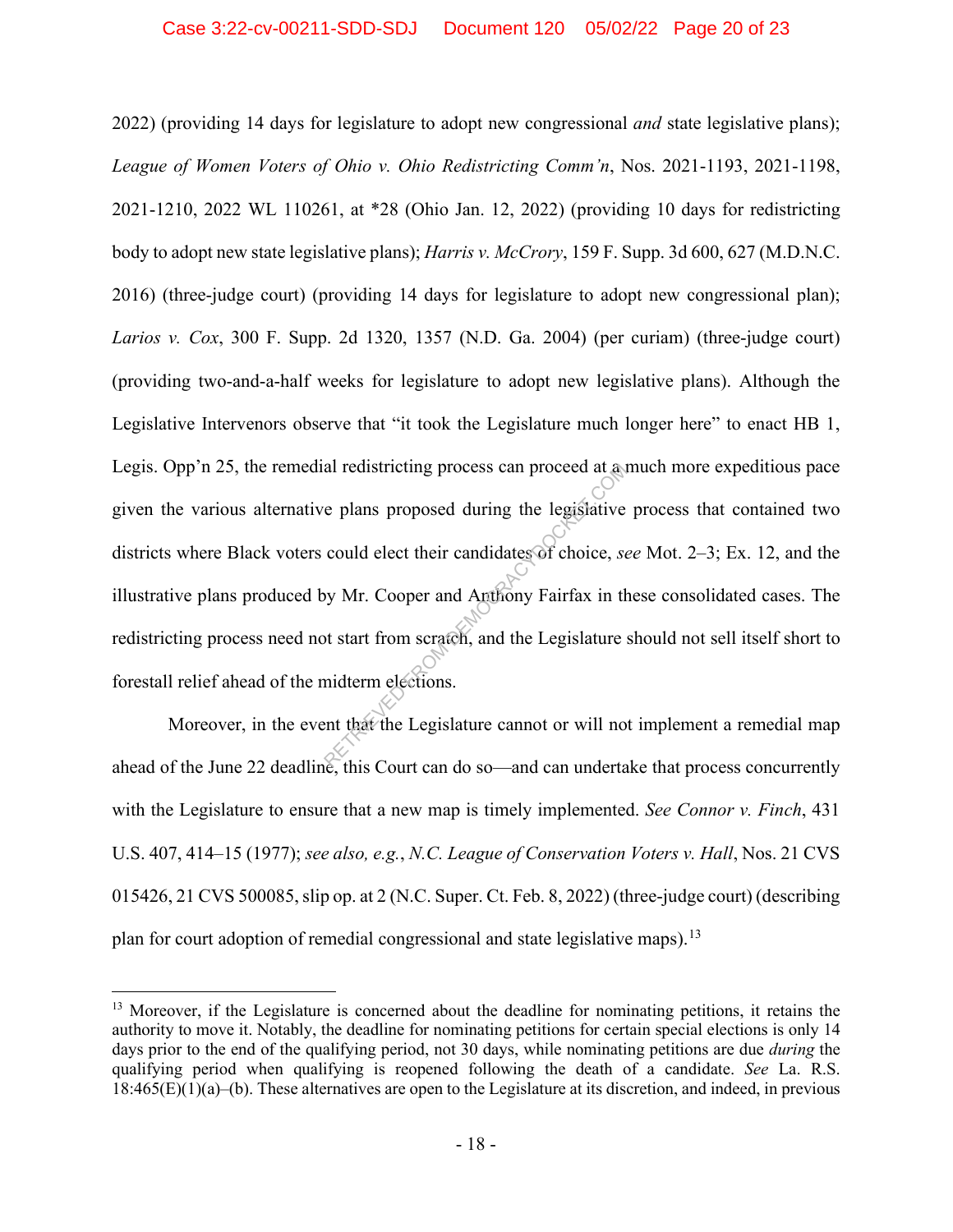Ultimately, the purpose of the *Purcell* doctrine is to protect voters—not to insulate the State

from its obligations under federal law. The weaponization of *Purcell* to deny timely relief under

the Voting Rights Act should not be tolerated here.<sup>14</sup>

## **CONCLUSION**

In closing, the Legislative Intervenors suggest that a preliminary injunction is unwarranted

here because it would "create a new state of affairs that never before existed at this stage." Legis.

Opp'n 23. But as the Fifth Circuit recognized decades ago,

[t]he purpose of a preliminary injunction is always to prevent irreparable injury so as to preserve the court's ability to render a meaningful decision on the merits. It often happens that this purpose is furthered by preservation of the status quo, but not always. If the currently existing status quo itself is causing one of the parties irreparable injury, it is necessary to alter the situation so as to prevent the injury . . . . The focus always must be on prevention of injury by a proper order, not merely on preservation of the status quo. In purpose is furthered by preservation are<br>rently existing status quo itself is causit<br>t is necessary to alter the situation so<br>always must be on prevention of injury l<br>on of the status quo.<br>9 F.2d 567, 576 (5th City 1974

*Canal Auth. v. Callaway*, 489 F.2d 567, 576 (5th Cir. 1974); *accord Second Baptist Church v. City of San Antonio*, No. 5:20-CV-29-DAE, 2020 WL 6821334, at \*3 (W.D. Tex. Feb. 24, 2020). Such

is the case here. Louisiana's new congressional map dilutes the electoral strength of Black voters,

litigation, the Legislative Intervenors noted that election deadlines could be "moved back, if necessary, . . . without impacting voters." Ex. 32 at 8. And this Court itself could delay the deadline for nominating petitions (and any other deadlines) as needed. *See, e.g.*, *Sixty-Seventh Minn. State Senate v. Beens*, 406 U.S. 187, 201 n.11 (1972) (per curiam) (federal courts "ha[ve] the power appropriately to extend the time limitations [set by election calendars] imposed by state law"); *United States v. New York*, No. 1:10-cv-1214 (GLS/RFT), 2012 WL 254263, at \*2 (N.D.N.Y. Jan. 27, 2012) (moving primary date to ensure UOCAVA compliance); *Quilter v. Voinovich*, 794 F. Supp. 760, 762 (N.D. Ohio 1992) (three-judge court) (court ordered rescheduling of primary election to permit drawing of remedial legislative plans).

<sup>&</sup>lt;sup>14</sup> As a final equitable flourish, the State Intervenor grouses—"in the most strenuous terms"—about the expedited treatment of Plaintiffs' motion, claiming that "[t]he actions of this Court are prejudicial to the defense and, as such, are prejudicial to both Defendants and the public interest." State Opp'n 23–24. Their objections ring hollow for several reasons: The State Intervenor *chose* to participate in this lawsuit via intervention; counsel for the State Intervenor represented to the Court at the April 14 status conference that this proposed schedule was acceptable; and the State Intervenor managed to produce a robust opposition brief and *four* expert reports in the time provided. And at any rate, the public interest will be best served here by remedying a clear violation of Section 2—not in delaying relief and irreparably harming Black Louisianians' voting rights.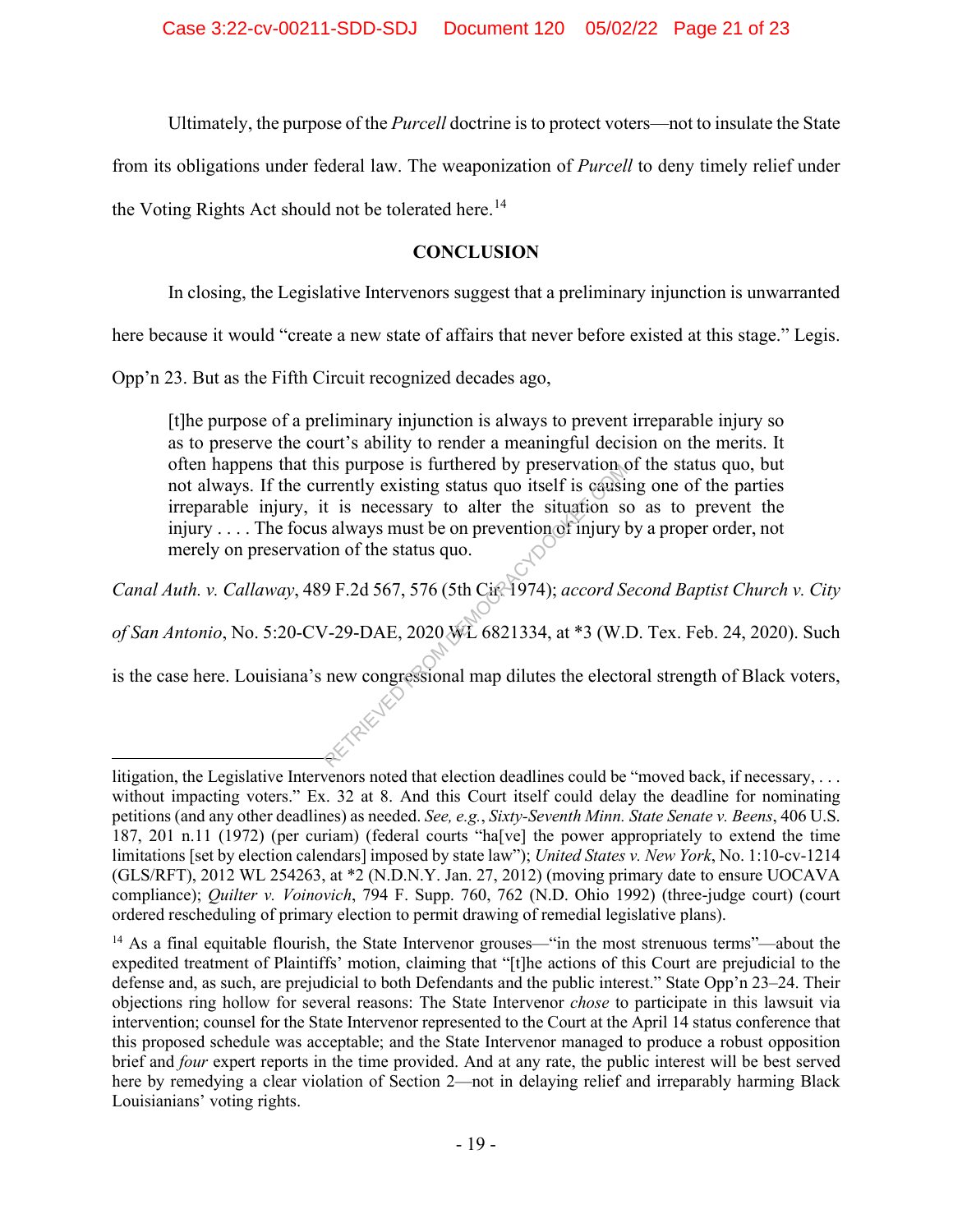#### Case 3:22-cv-00211-SDD-SDJ Document 120 05/02/22 Page 22 of 23

and so disruption of the status quo is required to prevent irreparable harm to Plaintiffs' fundamental rights. Plaintiffs have readily satisfied the established elements under Section 2 of the Voting Rights Act, a new congressional map can be feasibly implemented ahead of the midterm elections, and Plaintiffs' motion for preliminary injunction should therefore be granted.

Dated: May 2, 2022 Respectfully submitted,

### By **/s/** *Darrel J. Papillion* **\_\_\_\_\_\_\_\_\_**

Darrel J. Papillion (Bar Roll No. 23243) Renee C. Crasto (Bar Roll No. 31657) Jennifer Wise Moroux (Bar Roll No. 31368) **WALTERS, PAPILLION, THOMAS, CULLENS, LLC** 12345 Perkins Road, Building One Baton Rouge, Louisiana 70810 Phone: (225) 236-3636 Fax: (225) 236-3650 Email: papillion@lawbr.net Email: crasto@lawbr.net Email: jmoroux@lawbr.net RETRIEVED FROM D

Abha Khanna\* Jonathan P. Hawley\* **ELIAS LAW GROUP LLP** 1700 Seventh Avenue, Suite 2100 Seattle, Washington 98101 Phone: (206) 656-0177 Facsimile: (206) 656-0180 Email: akhanna@elias.law Email: jhawley@elias.law

Lalitha D. Madduri\* Olivia N. Sedwick\* Jacob D. Shelly\* **ELIAS LAW GROUP LLP** 10 G Street NE, Suite 600 Washington, D.C. 20002 Phone: (202) 968-4490 Facsimile: (202) 968-4498 Email: lmadduri@elias.law Email: osedwick@elias.law Email: jshelly@elias.law

*Counsel for Plaintiffs*

\*Admitted *pro hac vice*